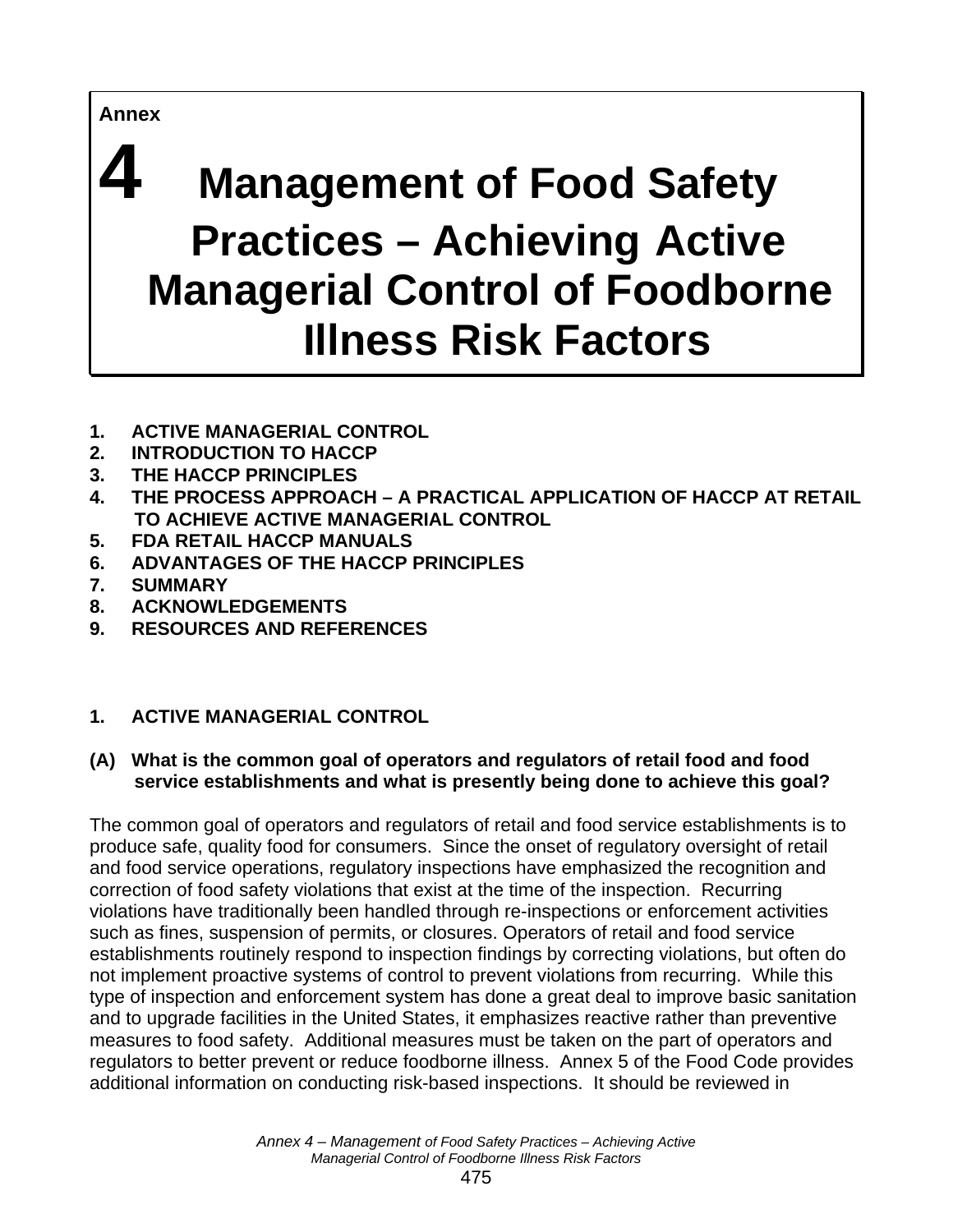conjunction with the material found in this Annex to better understand the role of the regulator in facilitating active managerial control by the operator.

## **(B) Who has the ultimate responsibility for providing safe food to the consumer?**

The responsibility of providing safe food to the consumer is shared by many people in every stage in the production of food, including consumers, themselves. Since most consumers receive their food from retail and food service establishments, a significant share of the responsibility for providing safe food to the consumer rests with these facilities. Working together with their regulatory authorities, operators of retail and food service establishments can make the greatest impact on food safety.

## **(C) How can foodborne illness be reduced?**

The Centers for Disease Control and Prevention (CDC) Surveillance Report for 1993-1997, "Surveillance for Foodborne-Disease Outbreaks – United States," identifies the most significant contributing factors to foodborne illness. Five of these broad categories of contributing factors directly relate to food safety concerns within retail and food service establishments and are collectively termed by the FDA as "foodborne illness risk factors." These five broad categories are:

- Food from Unsafe Sources
- Inadequate Cooking
- Improper Holding Temperatures
- Contaminated Equipment
- Poor Personal Hygiene.

In 1998, FDA initiated a project designed to determine the incidence of foodborne illness risk factors in retail and food service establishments. Inspections focusing on the occurrence of foodborne illness risk factors were conducted in establishments throughout the United States. The results of this project are published in the 2000 *Report of the FDA Retail Food Program Database of Foodborne Illness Risk Factors*, commonly referred to as the "FDA Baseline Report." The Baseline Report is available from FDA through the following website: http://www.cfsan.fda.gov/~dms/retrsk.html. The data collection project was repeated in 2003 and the results are published in the *FDA Report on the Occurrence of Foodborne Illness Risk Factors in Selected Institutional Foodservice, Restaurant, and Retail Food Store Facility Types (2004).* This second report is available from FDA through the following website: http://www.cfsan.fda.gov/~dms/retrsk2.html . An additional data collection project is planned for 2008.

The CDC Surveillance Report and the results from the FDA Baseline Report and second data collection project, support the concept that operators of retail and food service establishments must be proactive and implement food safety management systems that will prevent, eliminate, or reduce the occurrence of foodborne illness risk factors. By reducing the occurrence of foodborne illness risk factors, foodborne illness can also be reduced.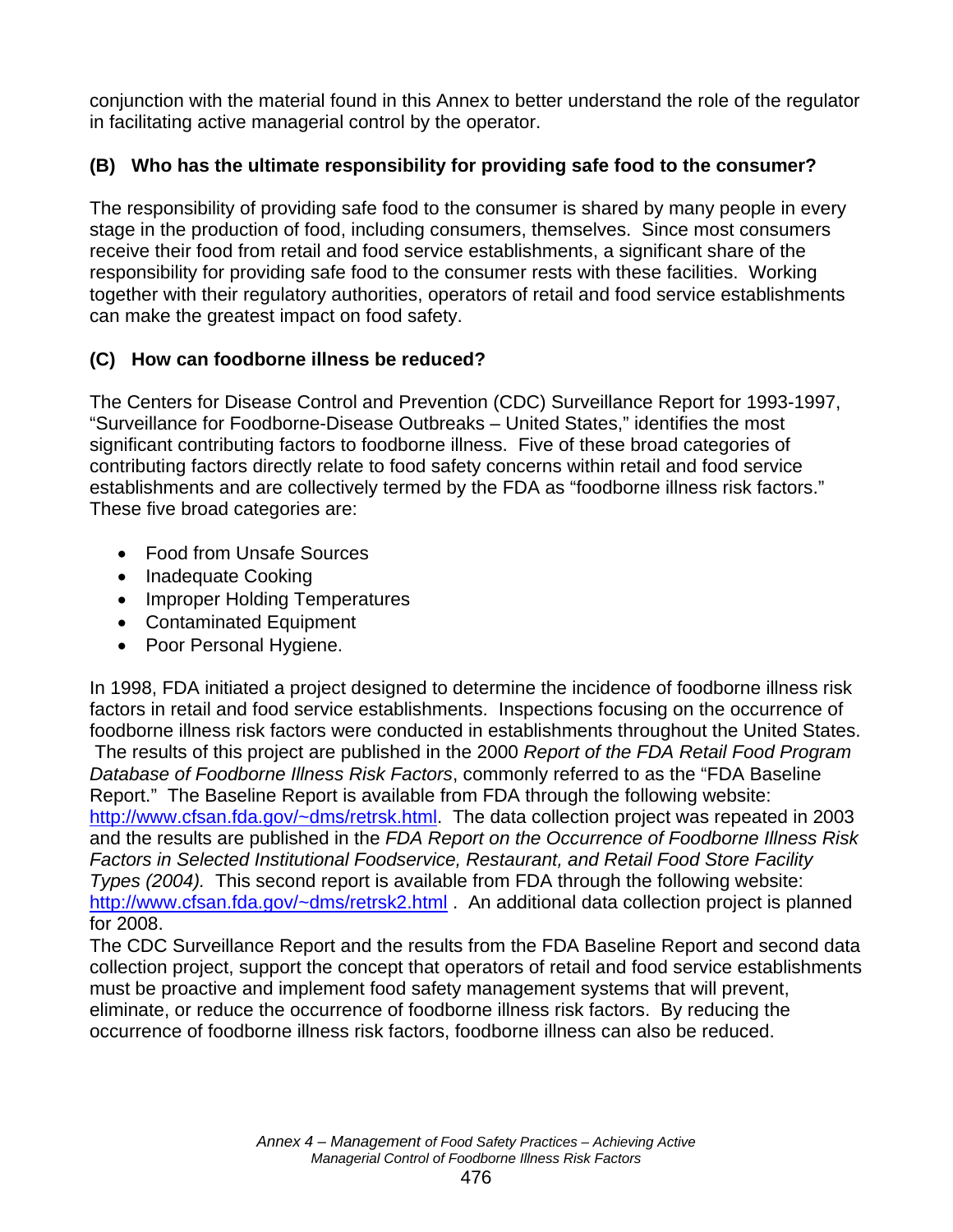## **(D) How can the occurrence of foodborne illness risk factors be reduced?**

To effectively reduce the occurrence of foodborne illness risk factors, operators of retail and food service establishments must focus their efforts on achieving active managerial control. The term "active managerial control" is used to describe industry's responsibility for developing and implementing food safety management systems to prevent, eliminate, or reduce the occurrence of foodborne illness risk factors.

Active managerial control means the purposeful incorporation of specific actions or procedures by industry management into the operation of their business to attain control over foodborne illness risk factors. It embodies a preventive rather than reactive approach to food safety through a continuous system of monitoring and verification.

There are many tools that can be used by industry to provide active managerial control of foodborne illness risk factors.Regulatory inspections and follow-up activities must also be proactive by using an inspection process designed to assess the degree of active managerial control that retail and food service operators have over the foodborne illness risk factors. In addition, regulators must assist operators in developing and implementing voluntary strategies to strengthen existing industry systems to prevent the occurrence of foodborne illness risk factors. Elements of an effective food safety management system may include the following:

- Certified food protection managers who have shown a proficiency in required information by passing a test that is part of an accredited program
- Standard operating procedures (SOPs) for performing critical operational steps in a food preparation process, such as cooling
- Recipe cards that contain the specific steps for preparing a food item and the food safety critical limits, such as final cooking temperatures, that need to be monitored and verified
- Purchase specifications
- Equipment and facility design and maintenance
- Monitoring procedures
- Record keeping
- Employee health policy for restricting or excluding ill employees
- Manager and employee training
- On-going quality control and assurance
- Specific goal-oriented plans, like Risk Control Plans (RCPs), that outline procedures for controlling foodborne illness risk factors.

A food safety management system based on Hazard Analysis and Critical Control Point (HACCP) principles contains many of these elements and provides a comprehensive framework by which an operator can effectively control the occurrence of foodborne illness risk factors.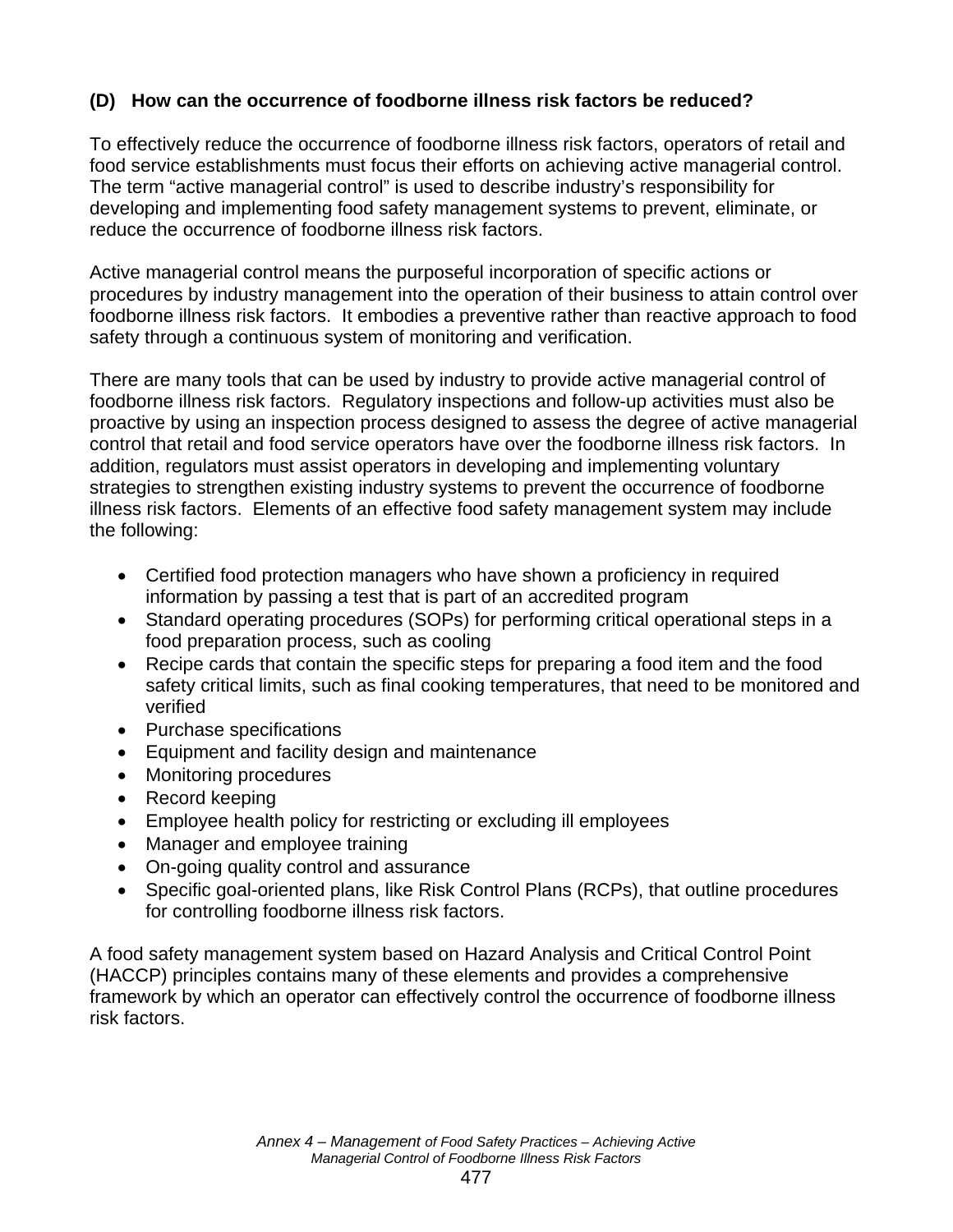#### **2. INTRODUCTION TO HACCP**

#### **(A) What is HACCP and how can it be used by operators and regulators of retail food and food service establishments?**

Hazard Analysis and Critical Control Point (HACCP) is a systematic approach to identifying, evaluating, and controlling food safety hazards. Food safety hazards are biological, chemical, or physical agents that are reasonably likely to cause illness or injury in the absence of their control. Because a HACCP program is designed to ensure that hazards are prevented, eliminated, or reduced to an acceptable level before a food reaches the consumer, it embodies the preventive nature of "active managerial control."

Active managerial control through the use of HACCP principles is achieved by identifying the food safety hazards attributed to products, determining the necessary steps that will control the identified hazards, and implementing on-going practices or procedures that will ensure safe food.

Like many other quality assurance programs, HACCP provides a common-sense approach to identifying and controlling problems that are likely to exist in an operation. Consequently, many food safety management systems at the retail level already incorporate some, if not all, of the principles of HACCP. Combined with good basic sanitation, a solid employee training program, and other prerequisite programs, a food safety management system based on HACCP principles will prevent, eliminate, or reduce the occurrence of foodborne illness risk factors that lead to out-of-control hazards.

HACCP represents an important tool in food protection that small independent businesses as well as national companies can use to achieve active managerial control of risk factors. The *Food Code* requires a comprehensive HACCP plan when conducting certain specialized processes at retail such as when a variance is granted or when a reduced oxygen packaging method is used. However, in general, the implementation of HACCP at the retail level is voluntary. FDA endorses the voluntary implementation of food safety management systems based on HACCP principles as an effective means for controlling the occurrence of foodborne illness risk factors that result in out-of-control hazards.

While the operator is responsible for developing and implementing a system of controls to prevent foodborne illness risk factors, the role of the regulator is to assess whether the system the operator has in place is achieving control of foodborne illness risk factors. Using HACCP principles during inspections will enhance the effectiveness of routine inspections by incorporating a risk-based approach. This helps inspectors focus their inspection on evaluating the effectiveness of food safety management systems implemented by industry to control foodborne illness risk factors.

The principles of HACCP are also an integral part of the draft *FDA's Recommended Voluntary National Retail Food Regulatory Program Standards*. For regulatory program managers, the use of risk-based inspection methodology based on HACCP principles is a viable and practical option for evaluating the degree of active managerial control operators have over the foodborne illness risk factors. The complete set of *Program Standards* is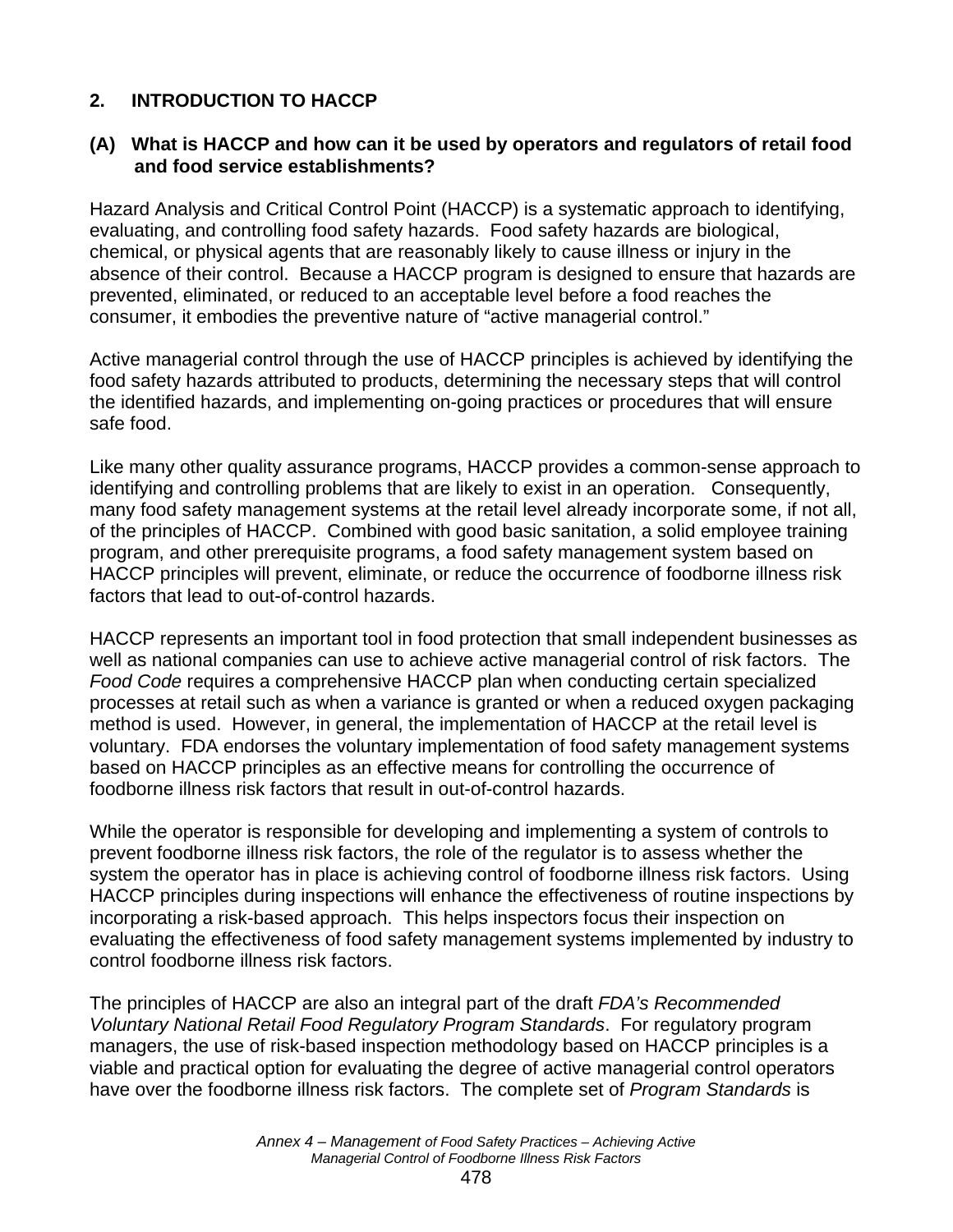available from FDA through the following website: http://www.cfsan.fda.gov/~dms/rettoc.html.

## **(B) What are the Seven HACCP Principles?**

In November 1992, the National Advisory Committee on Microbiological Criteria for Foods (NACMCF) defined seven widely accepted HACCP principles that explained the HACCP process in great detail. In 1997, NACMCF reconvened to review the 1992 document and compare it to current HACCP guidance prepared by the CODEX Committee on Food Hygiene. Based on this review, NACMCF again endorsed HACCP and defined HACCP as a systematic approach to the identification, evaluation, and control of food safety. Based on a solid foundation of prerequisite programs to control basic operational and sanitation conditions, the following seven basic principles are used to accomplish this objective:

Principle 1: Conduct a hazard analysis Principle 2: Determine the critical control points (CCPs) Principle 3: Establish critical limits Principle 4: Establish monitoring procedures Principle 5: Establish corrective actions Principle 6: Establish verification procedures Principle 7: Establish record-keeping and documentation procedures.

This Annex will provide a brief overview of each of the seven principles of HACCP. A more comprehensive discussion of these principles is available from FDA by accessing the NACMCF guidance document on the FDA Web Page at:

http://www.cfsan.fda.gov/~comm/nacmcfp.html. Following the overview, a practical scheme for applying and implementing the HACCP principles in retail and food service establishments is presented.

## **(C) What are Prerequisite Programs?**

In order for a HACCP system to be effective, a strong foundation of procedures that address the basic operational and sanitation conditions within an operation must first be developed and implemented. These procedures are collectively termed "prerequisite programs." When prerequisite programs are in place, more attention can be given to controlling hazards associated with the food and its preparation. Prerequisite programs may include such things as:

- Vendor certification programs
- Training programs
- Allergen management
- Buyer specifications
- Recipe/process instructions
- First-In-First-Out (FIFO) procedures
- Other Standard Operating Procedures (SOPs).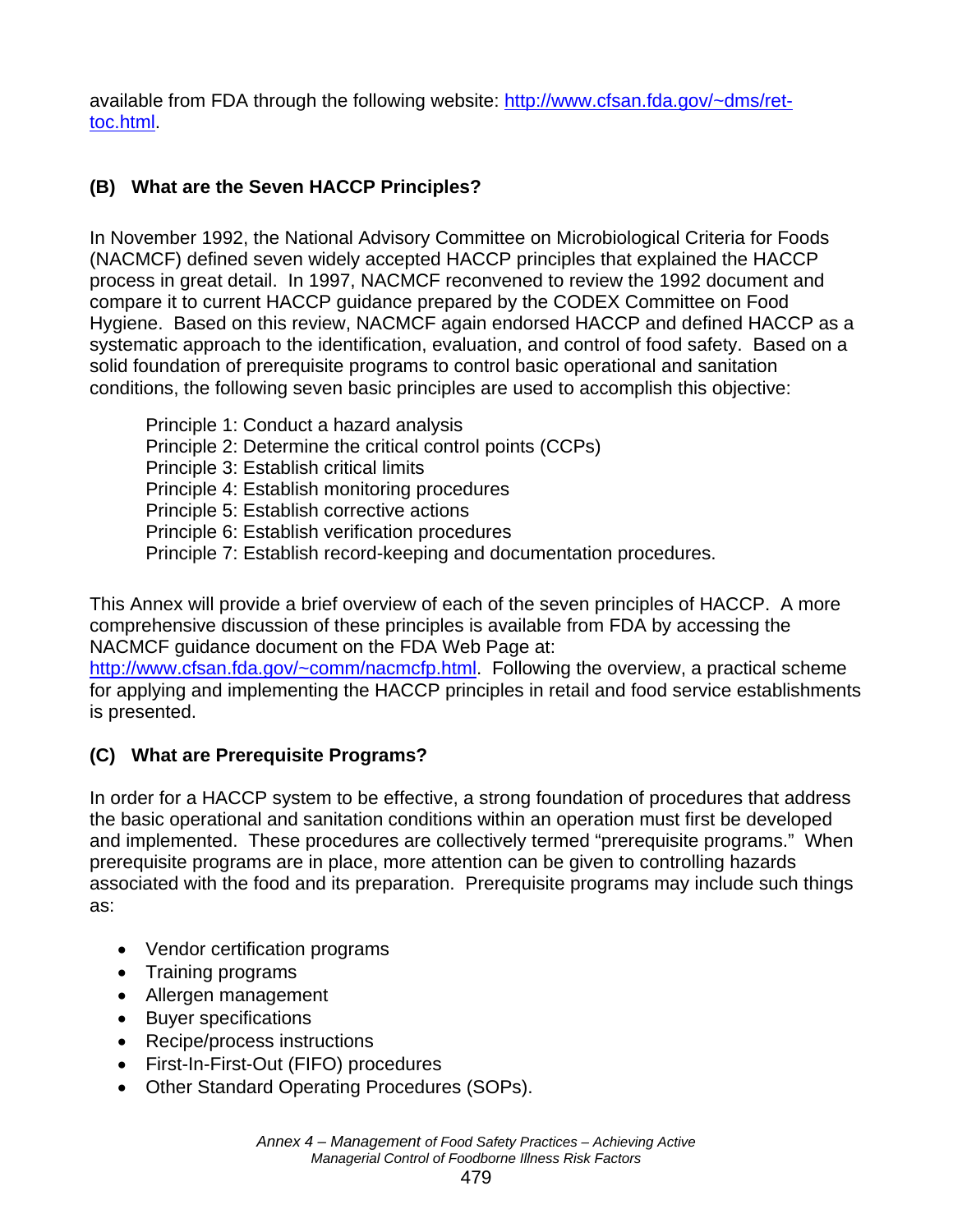Basic prerequisite programs should be in place to:

- Protect products from contamination by biological, chemical, and physical food safety hazards
- Control bacterial growth that can result from temperature abuse
- Maintain equipment.

Additional information about prerequisite programs and the types of activities usually included in them can be found in the FDA's Retail HACCP manuals discussed later in this Annex or by accessing the NACMCF guidance document on the FDA Web Page.

## **3. THE HACCP PRINCIPLES**

## **(A) Principle #1: Conduct a Hazard Analysis**

#### **(1) What is a food safety hazard?**

A hazard is a biological, chemical, or physical property that may cause a food to be unsafe for human consumption.

## **(2) What are biological hazards?**

Biological hazards include bacterial, viral, and parasitic microorganisms. See Table 1 in this Annex for a listing of selected biological hazards. Bacterial pathogens comprise the majority of confirmed foodborne disease outbreaks and cases. Although cooking destroys the vegetative cells of foodborne bacteria to acceptable levels, spores of spore-forming bacteria such as *Bacillus cereus*, *Clostridium botulinum*, and *Clostridium perfringens* survive cooking and may germinate and grow if food is not properly cooled or held after cooking. The toxins produced by the vegetative cells of *Bacillus cereus*, *Clostridium botulinum*, and *Staphylococcus aureus* may not be destroyed to safe levels by reheating. Post-cook recontamination with vegetative cells of bacteria such as *Salmonellae* and *Campylobacter jejuni* is also a major concern for operators of retail and food service establishments.

Viruses such as norovirus, hepatitis A, and rotavirus are directly related to contamination from human feces. Recent outbreaks have also shown that these viruses may be transmitted via droplets in the air. In limited cases, foodborne viruses may occur in raw commodities contaminated by human feces (e.g., shellfish harvested from unapproved, polluted waters). In most cases, however, contamination of food by viruses is the result of cross-contamination by ill food employees or unclean equipment and utensils. Unlike bacteria, a virus cannot multiply outside of a living cell. Cooking as a control for viruses may be ineffective because many foodborne viruses seem to exhibit heat resistance exceeding cooking temperature requirements, under laboratory conditions. Obtaining food from approved sources, practicing no bare hand contact with ready-to-eat food as well as proper handwashing, and implementing an employee health policy to restrict or exclude ill employees are important control measures for viruses.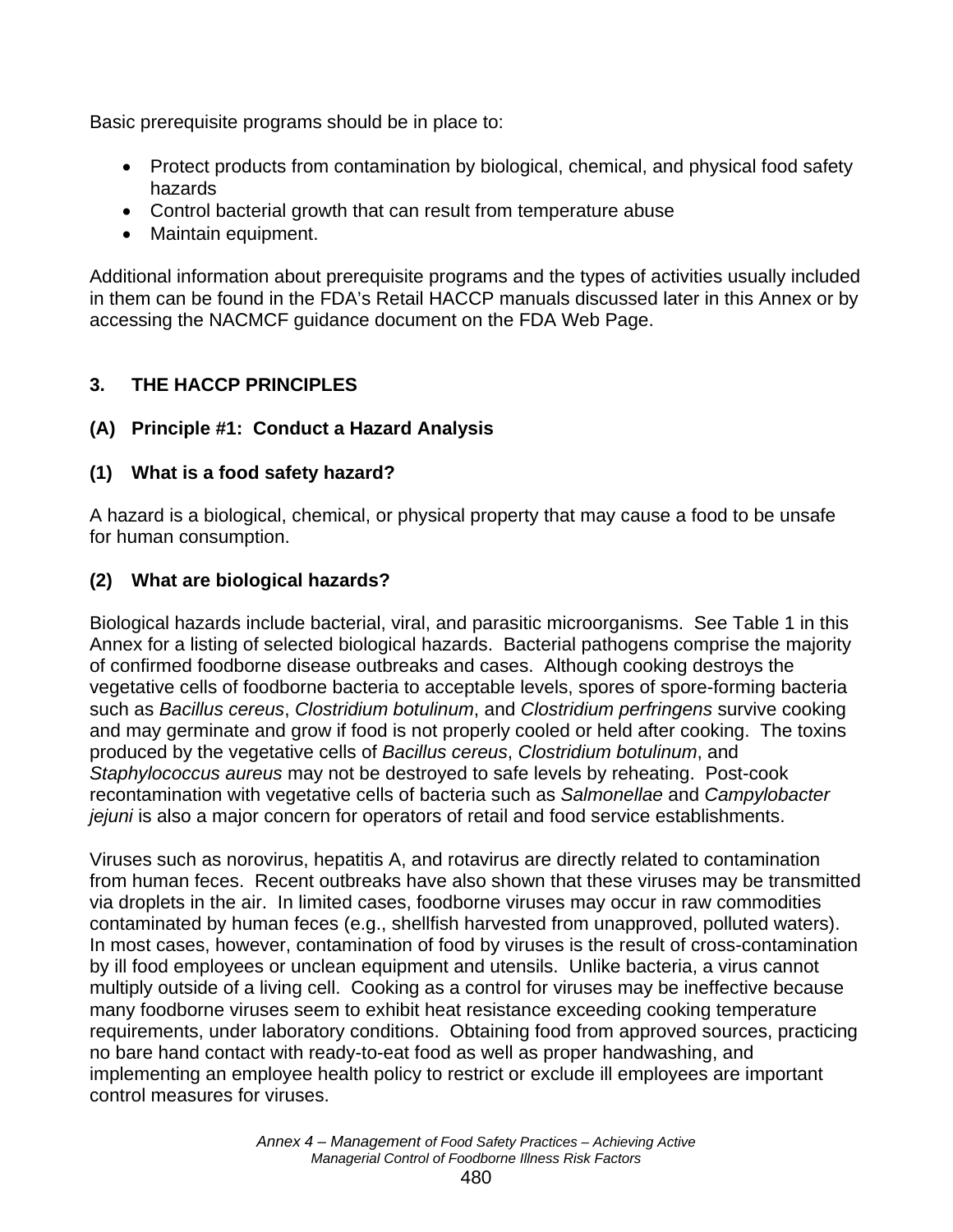Parasites are most often animal host-specific, but can include humans in their life cycles. Parasitic infections are commonly associated with undercooking meat products or crosscontamination of ready-to-eat food with raw animal foods, untreated water, or contaminated equipment or utensils. Like viruses, parasites do not grow in food, so control is focused on destroying the parasites and/or preventing their introduction. Adequate cooking destroys parasites. In addition, parasites in fish to be consumed raw or undercooked can also be destroyed by effective freezing techniques. Parasitic contamination by ill employees can be prevented by proper handwashing, no bare hand contact with ready-to-eat food, and implementation of an employee health policy to restrict or exclude ill employees.

| <b>HAZARD</b>                                                                                                                                 | <b>ASSOCIATED FOODS</b>                                                                                                                                                  | <b>CONTROL MEASURES</b>                                                                                                                                             |
|-----------------------------------------------------------------------------------------------------------------------------------------------|--------------------------------------------------------------------------------------------------------------------------------------------------------------------------|---------------------------------------------------------------------------------------------------------------------------------------------------------------------|
| <b>Bacteria</b>                                                                                                                               |                                                                                                                                                                          |                                                                                                                                                                     |
| <b>Bacillus cereus</b><br>(intoxication caused by heat stable,<br>preformed emetic toxin and<br>infection by heat labile, diarrheal<br>toxin) | Meat, poultry, starchy foods (rice, potatoes),<br>puddings, soups, cooked vegetables                                                                                     | Cooking, cooling, cold holding, hot holding                                                                                                                         |
| Campylobacter jejuni                                                                                                                          | Poultry, raw milk                                                                                                                                                        | Cooking, handwashing, prevention of cross-<br>contamination                                                                                                         |
| Clostridium botulinum                                                                                                                         | Vacuum-packed foods, reduced oxygen<br>packaged foods, under-processed canned<br>foods, garlic-in-oil mixtures, time/temperature<br>abused baked potatoes/sautéed onions | Thermal processing (time + pressure), cooling,<br>cold holding, hot holding, acidification and drying,<br>etc.                                                      |
| Clostridium perfringens                                                                                                                       | Cooked meat and poultry, Cooked meat and<br>poultry products including casseroles, gravies                                                                               | Cooling, cold holding, reheating, hot holding                                                                                                                       |
| E. coli O157:H7 (other shiga toxin-<br>producing E. coli)                                                                                     | Raw ground beef, raw seed sprouts, raw milk,<br>unpasteurized juice, foods contaminated by<br>infected food workers via fecal-oral route                                 | Cooking, no bare hand contact with RTE foods,<br>employee health policy, handwashing, prevention<br>of cross-contamination, pasteurization or<br>treatment of juice |
| Listeria monocytogenes                                                                                                                        | Raw meat and poultry, fresh soft cheese, paté,<br>smoked seafood, deli meats, deli salads                                                                                | Cooking, date marking, cold holding,<br>handwashing, prevention of cross-contamination                                                                              |
| Salmonella spp.                                                                                                                               | Meat and poultry, seafood, eggs, raw seed<br>sprouts, raw vegetables, raw milk,<br>unpasteurized juice                                                                   | Cooking, use of pasteurized eggs, employee<br>health policy, no bare hand contact with RTE<br>foods, handwashing, pasteurization or treatment<br>of juice           |
| Shigella spp.                                                                                                                                 | Raw vegetables and herbs, other foods<br>contaminated by infected workers via fecal-oral<br>route                                                                        | Cooking, no bare hand contact with RTE foods,<br>employee health policy, handwashing                                                                                |
| Staphylococcus aureus<br>(preformed heat stable toxin)                                                                                        | RTE PHF foods touched by bare hands after<br>cooking and further time/temperature abused                                                                                 | Cooling, cold holding, hot holding, no bare hand<br>contact with RTE food, handwashing                                                                              |
| Vibrio spp.                                                                                                                                   | Seafood, shellfish                                                                                                                                                       | Cooking, approved source, prevention of cross-<br>contamination, cold holding                                                                                       |
| Parasites                                                                                                                                     |                                                                                                                                                                          |                                                                                                                                                                     |
| Anisakis simplex                                                                                                                              | Various fish (cod, haddock, fluke, pacific<br>salmon, herring, flounder, monkfish)                                                                                       | Cooking, freezing                                                                                                                                                   |
| Taenia spp.                                                                                                                                   | Beef and pork                                                                                                                                                            | Cooking                                                                                                                                                             |
| Trichinella spiralis                                                                                                                          | Pork, bear, and seal meat                                                                                                                                                | Cooking                                                                                                                                                             |
| <b>Viruses</b>                                                                                                                                |                                                                                                                                                                          |                                                                                                                                                                     |
| Hepatitis A and E                                                                                                                             | Shellfish, any food contaminated by infected<br>worker via fecal-oral route                                                                                              | Approved source, no bare hand contact with RTE<br>food, minimizing bare hand contact with foods not<br>RTE, employee health policy, handwashing                     |
| Other Viruses (Rotavirus,<br>Norovirus, Reovirus)                                                                                             | Any food contaminated by infected worker via<br>fecal-oral route                                                                                                         | No bare hand contact with RTE food, minimizing<br>bare hand contact with foods not RTE, employee<br>health policy, handwashing                                      |
| $RTE = ready-to-eat$                                                                                                                          |                                                                                                                                                                          |                                                                                                                                                                     |
|                                                                                                                                               | PHF = potentially hazardous food (time/temperature control for safety food)                                                                                              |                                                                                                                                                                     |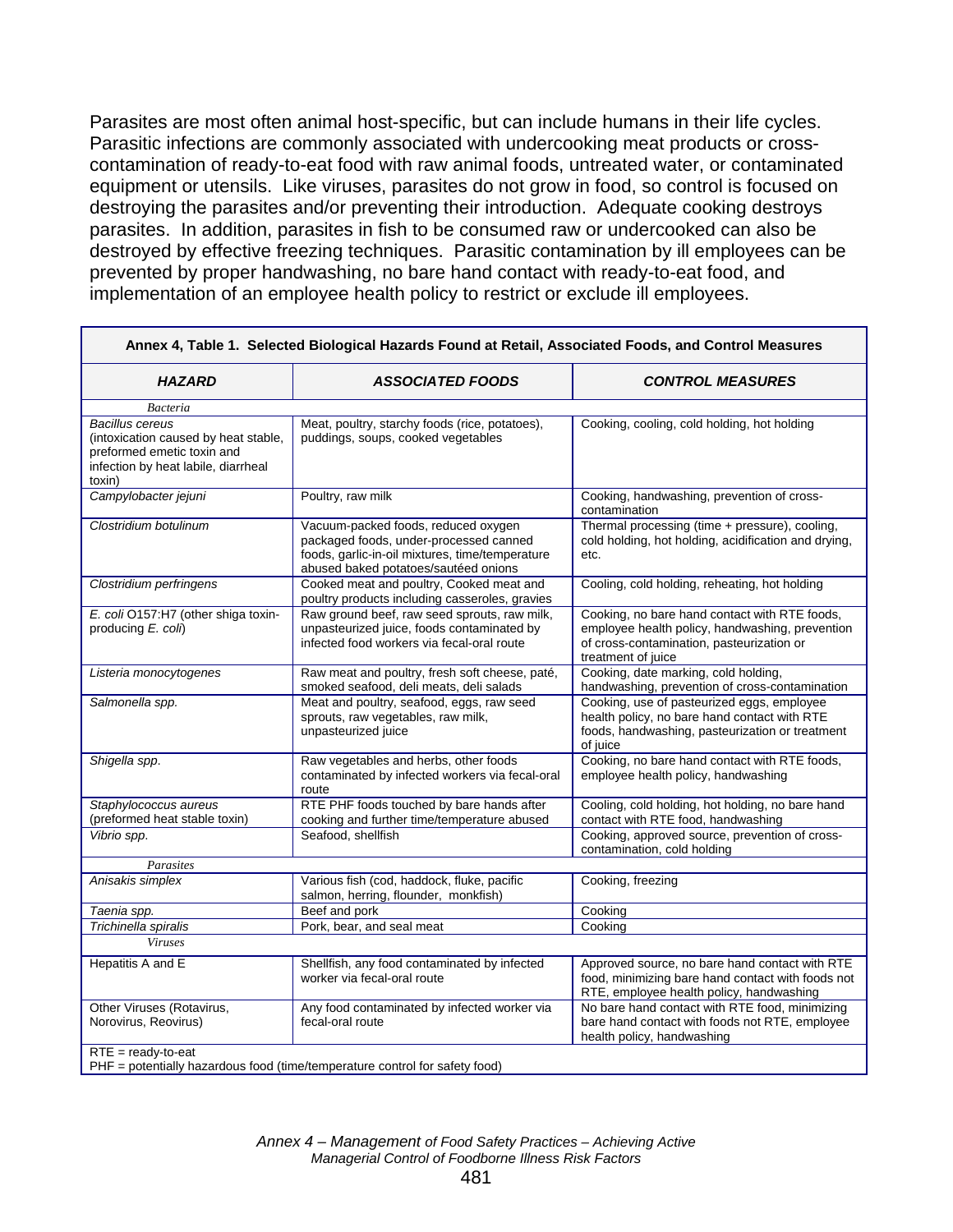## **(3) What are Chemical Hazards?**

Chemical hazards may be naturally occurring or may be added during the processing of food. High levels of toxic chemicals may cause acute cases of foodborne illness, while chronic illness may result from low levels.

The Code of Federal Regulations (http://www.access.gpo.gov/nara/cfr/cfr-table-search.html), Title 21 Food and Drugs, provides guidance onnaturally occurring poisonous or deleterious substances, e.g., 21 CFR Parts 109 Unavoidable Contaminants in Food for Human Consumption and Food Packaging Material, and 184 Direct Food Substances Affirmed as Generally Recognized as Safe. The CFR also provide allowable limits for many of the chemicals added during processing, e.g., 21 CFR Part 172 Food Additives Permitted for Direct Addition to Food For Human Consumption.

FDA's Compliance Policy Guidelines also provide information on naturally occurring chemicals (http://www.fda.gov/ora/compliance\_ref/cpg/default.htm). See Chapter 5 – Foods, Colors and Cosmetics. Examples include sections:

- 540.600 Fish, Shellfish, Crustaceans, and Other Aquatic Animals Fresh, Frozen or Processed – Methyl Mercury,
- 555.400 Foods Adulteration with Aflatoxin, and
- 570.200 Aflatoxin in Brazil Nuts, .375 Peanuts and Peanut Products, and .500 Pistachio Nuts.

Table 2 of this Annex provides additional examples of chemical hazards, both naturally occurring and added.

## **(4) Food Allergens As Food Safety Hazards**

Recent studies indicate that over 11 million Americans suffer from one or more food allergies. A food allergy is caused by a naturally-occurring protein in a food or a food ingredient, which is referred to as an "allergen." For unknown reasons, certain individuals produce immunoglobulin E (IgE) antibodies specifically directed to food allergens. When these sensitive individuals ingest sufficient concentrations of foods containing these allergens, the allergenic proteins interact with IgE antibodies and elicit an abnormal immune response. A food allergic response is commonly characterized by hives or other itchy rashes, nausea, abdominal pain, vomiting and/or diarrhea, wheezing, shortness of breath, and swelling of various parts of the body. In severe cases, anaphylactic shock and death may result.

Many foods, with or without identifiable allergens, have been reported to cause food allergies. However, FDA believes there is scientific consensus that the following foods can cause a serious allergic reaction in sensitive individuals; these foods account for 90% or more of all food allergies: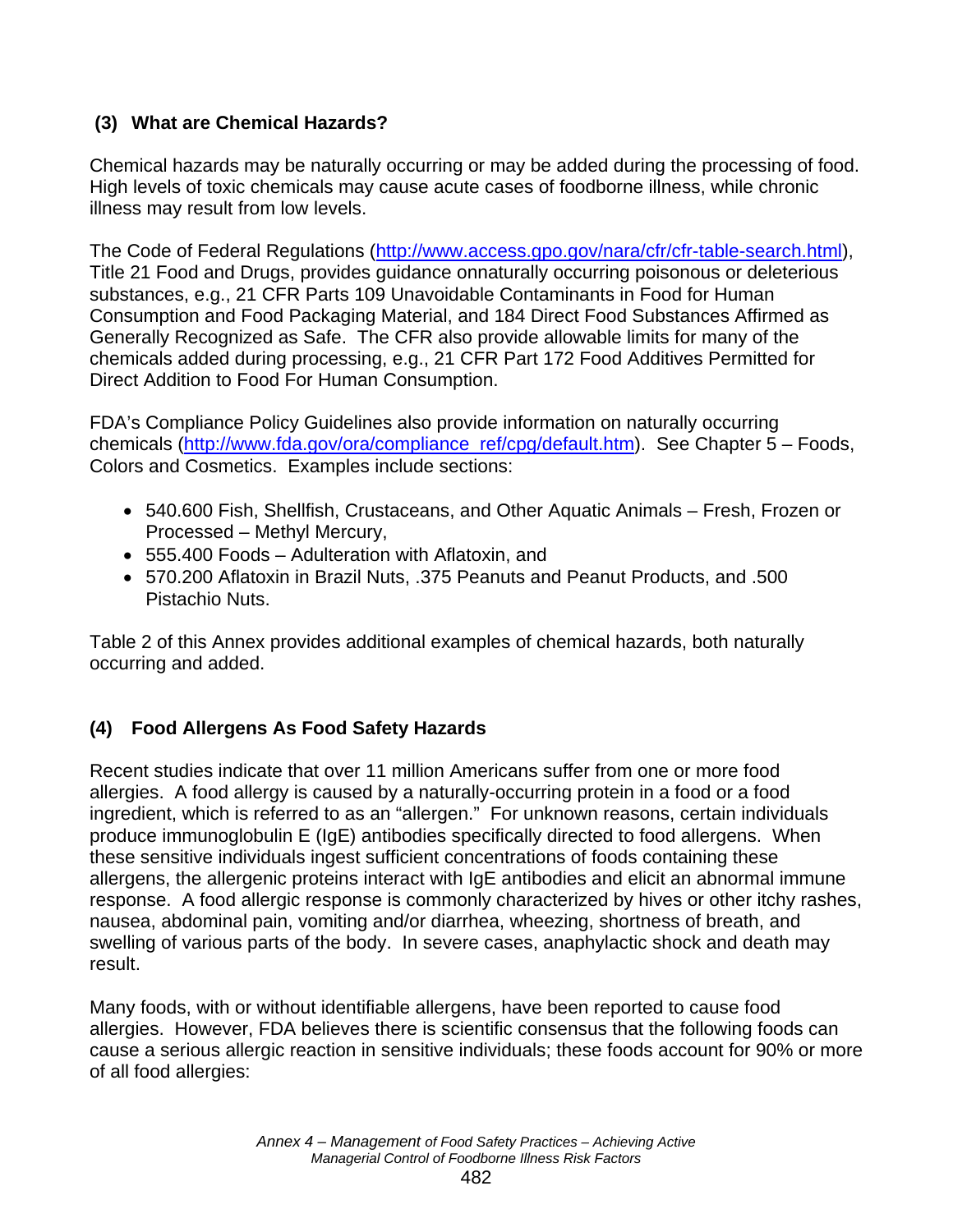- Milk
- Egg
- Fish (such as bass, flounder, or cod)
- Crustacean shellfish (such as crab, lobster, or shrimp)
- Tree nuts (such as almonds, pecans, or walnuts)
- Wheat
- Peanuts
- Soybeans.

Consumers with food allergies rely heavily on information contained on food labels to avoid food allergens. Each year, FDA receives reports from consumers who have experienced an adverse reaction following exposure to a food allergen. Frequently, these reactions occur either because product labeling does not inform the consumer of the presence of the allergenic ingredient in the food or because of the cross-contact of a food with an allergenic substance not intended as an ingredient of the food during processing and preparation.

In August 2004, the Food Allergen Labeling and Consumer Protection Act (Public Law 108-282, Title II) was enacted, which defines the term "major food allergen." The definition of "major food allergen" adopted for use in the Food Code (see paragraph 1-201.10(B)) is consistent with the definition in the new law. The following requirements are included in the new law:

- For foods labeled on or after January 1, 2006, food manufacturers must identify in plain language on the label of the food any major food allergen used as an ingredient in the food, including a coloring, flavoring, or incidental additive.
- FDA is to conduct inspections to ensure that food facilities comply with practices to reduce or eliminate cross-contact of a food with any major food allergens that are not intentional ingredients of the food.
- Within 18 months of the date of enactment of the new law (i.e., by February 2, 2006), FDA must submit a report to Congress that analyzes the results of its food inspection findings and addresses a number of specific issues related to the production, labeling, and recall of foods that contain an undeclared major food allergen.
- Within 2 years of the date of enactment of the new law (i.e., by August 2, 2006), FDA must issue a proposed rule, and within 4 years of the date of enactment of the new law (i.e., by August 2, 2008), FDA must issue a final rule to define and permit the use of the term "gluten-free" on food labeling.
- FDA is to work in cooperation with the Conference for Food Protection (CFP) to pursue revision of the Food Code to provide guidelines for preparing allergen-free foods in food establishments.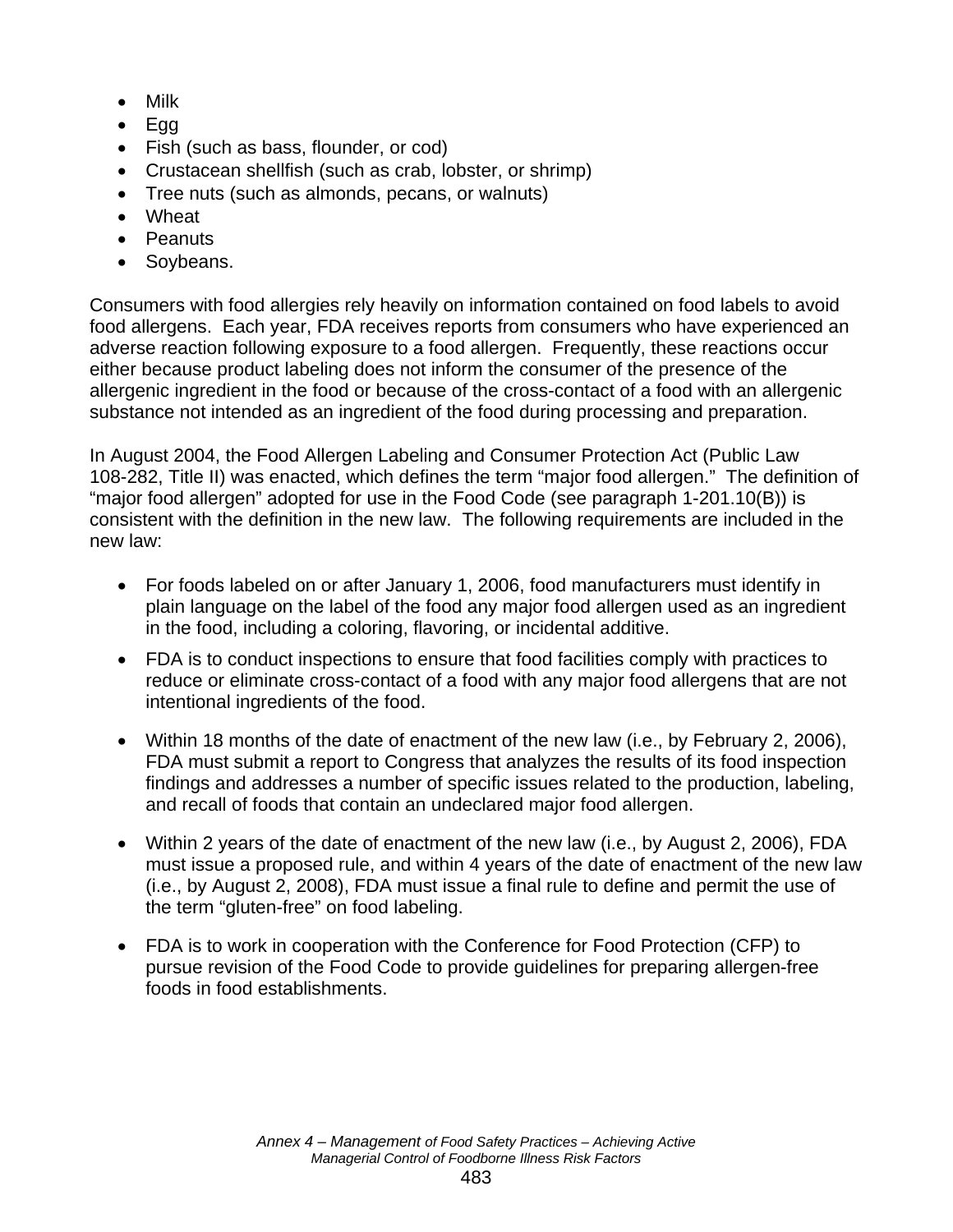#### **Annex 4, Table 2. Common Chemical Hazards at Retail, Along with Their Associated Foods and Control Measures**

| <b>Chemical Hazards</b>                                    | <b>Associated Foods</b>                                                                                                                                                                                                                    | <b>Control measures</b>                                                                                                                                                                                                       |
|------------------------------------------------------------|--------------------------------------------------------------------------------------------------------------------------------------------------------------------------------------------------------------------------------------------|-------------------------------------------------------------------------------------------------------------------------------------------------------------------------------------------------------------------------------|
| <b>Naturally Occurring:</b>                                |                                                                                                                                                                                                                                            |                                                                                                                                                                                                                               |
| Scombrotoxin                                               | Primarily associated with tuna<br>fish, mahi-mahi, blue fish,<br>anchovies bonito, mackerel;<br>Also found in cheese                                                                                                                       | Check temperatures at receiving;<br>store at proper cold holding<br>temperatures; buyer specifications:<br>obtain verification from supplier that<br>product has not been temperature<br>abused prior to arrival in facility. |
| Ciguatoxin                                                 | Reef fin fish from extreme SE<br>US, Hawaii, and tropical areas;<br>barracuda, jacks, king<br>mackerel, large groupers, and<br>snappers                                                                                                    | Ensure fin fish have not been caught:<br>Purchase fish from approved<br>$\bullet$<br>sources.<br>Fish should not be harvested<br>$\bullet$<br>from an area that is subject to<br>an adverse advisory.                         |
| Tetrodoxin                                                 | Puffer fish (Fugu; Blowfish)                                                                                                                                                                                                               | Do not consume these fish.                                                                                                                                                                                                    |
| Mycotoxins<br>Aflatoxin                                    | Corn and corn products,<br>peanuts and peanut products,<br>cottonseed, milk, and tree nuts<br>such as Brazil nuts, pecans,<br>pistachio nuts, and walnuts.<br>Other grains and nuts are<br>susceptible but less prone to<br>contamination. | Check condition at receiving; do not<br>use moldy or decomposed food.                                                                                                                                                         |
| Patulin                                                    | Apple juice products                                                                                                                                                                                                                       | Buyer Specification: obtain verification<br>from supplier or avoid the use of<br>rotten apples in juice manufacturing.                                                                                                        |
| Toxic mushroom species                                     | Numerous varieties of wild<br>mushrooms                                                                                                                                                                                                    | Do not eat unknown varieties or<br>mushrooms from unapproved source.                                                                                                                                                          |
| Shellfish toxins<br>Paralytic shellfish<br>poisoning (PSP) | Molluscan shellfish from NE and<br>NW coastal regions; mackerel,<br>viscera of lobsters and<br>Dungeness, tanner, and red<br>rock crabs                                                                                                    | Ensure molluscan shellfish are:<br>from an approved source; and<br>properly tagged and labeled.                                                                                                                               |
| Diarrhetic shellfish<br>poisoning (DSP)                    | Molluscan shellfish in Japan.<br>western Europe, Chile, NZ,<br>eastern Canada                                                                                                                                                              |                                                                                                                                                                                                                               |
| Neurotoxin shellfish<br>poisoning (NSP)                    | Molluscan shellfish from Gulf of<br>Mexico                                                                                                                                                                                                 |                                                                                                                                                                                                                               |
| Amnesic shellfish<br>poisoning (ASP)                       | Molluscan shellfish from NE and<br>NW coasts of NA; viscera of<br>Dungeness, tanner, red rock<br>crabs and anchovies.                                                                                                                      |                                                                                                                                                                                                                               |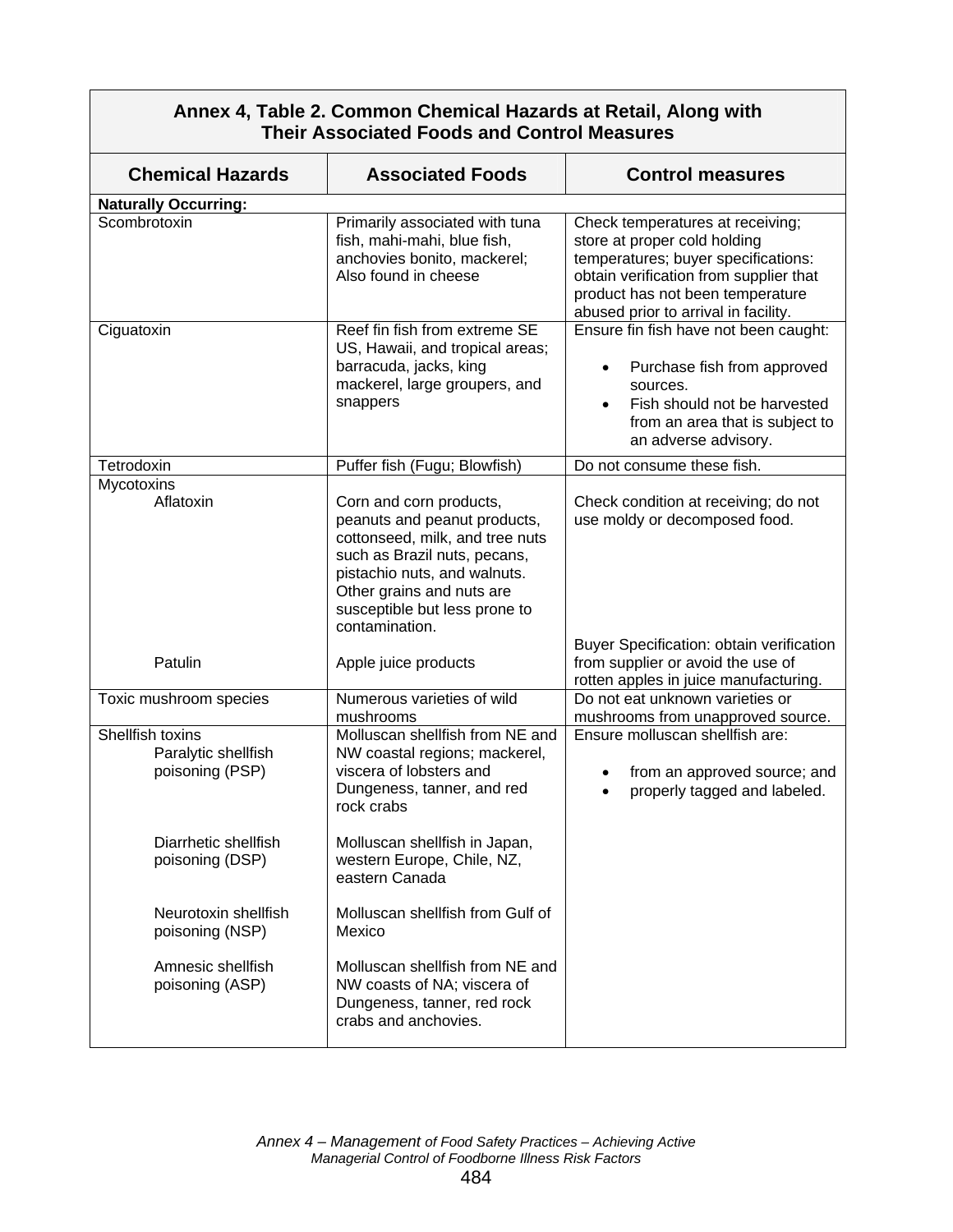| Annex 4, Table 2. Common Chemical Hazards at Retail, Along with<br><b>Their Associated Foods and Control Measures</b>                                     |                                                                                                                                                                               |                                                                                                                                                                                                                                                                          |
|-----------------------------------------------------------------------------------------------------------------------------------------------------------|-------------------------------------------------------------------------------------------------------------------------------------------------------------------------------|--------------------------------------------------------------------------------------------------------------------------------------------------------------------------------------------------------------------------------------------------------------------------|
| <b>Chemical Hazards</b>                                                                                                                                   | <b>Associated Foods</b>                                                                                                                                                       | <b>Control measures</b>                                                                                                                                                                                                                                                  |
| <b>Naturally Occurring:</b>                                                                                                                               |                                                                                                                                                                               |                                                                                                                                                                                                                                                                          |
| Pyrrolizidine alkaloids                                                                                                                                   | Plants food containing these<br>alkaloids. Most commonly<br>found in members of the<br>Borginaceae, Compositae, and<br>Leguminosae families.                                  | Do not consume of food or medicinals<br>contaminated with these alkaloids.                                                                                                                                                                                               |
| Phtyohaemmagglutinin                                                                                                                                      | Raw red kidney beans<br>(Undercooked beans may be<br>more toxic than raw beans)                                                                                               | Soak in water for at least 5 hours.<br>Pour away the water.<br>Boil briskly in fresh water, with<br>occasional stirring, for at least 10<br>minutes.                                                                                                                     |
| <b>Added Chemicals:</b>                                                                                                                                   |                                                                                                                                                                               |                                                                                                                                                                                                                                                                          |
| Environmental contaminants:<br>Pesticides, fungicides,<br>fertilizers, insecticides,<br>antibiotics, growth hormones                                      | Any food may become<br>contaminated.                                                                                                                                          | Follow label instructions for use of<br>environmental chemicals. Soil or<br>water analysis may be used to verify<br>safety.                                                                                                                                              |
| <b>PCBs</b>                                                                                                                                               | Fish                                                                                                                                                                          | Comply with fish advisories.                                                                                                                                                                                                                                             |
| Prohibited substances (21 CFR<br>189)                                                                                                                     | Numerous substances are<br>prohibited from use in human<br>food; no substance may be<br>used in human food unless it<br>meets all applicable<br>requirements of the FD&C Act. | Do not use chemical substances that<br>are not approved for use in human<br>food.                                                                                                                                                                                        |
| Toxic elements/compounds<br>Mercury                                                                                                                       | Fish exposed to organic<br>mercury: shark, tilefish, king<br>mackerel and swordfish.<br>Grains treated with mercury<br>based fungicides                                       | Pregnant women/women of<br>childbearing age/nursing mothers,<br>and young children should not eat<br>shark, swordfish, king mackerel or<br>tilefish because they contain high<br>levels of mercury.<br>Do not use mercury containing<br>fungicides on grains or animals. |
| Copper                                                                                                                                                    | High acid foods and beverages                                                                                                                                                 | Do not store high acid foods in copper<br>utensils; use backflow prevention<br>device on beverage vending<br>machines.                                                                                                                                                   |
| Lead                                                                                                                                                      | High acid food and beverages                                                                                                                                                  | Do not use vessels containing lead.                                                                                                                                                                                                                                      |
| Preservatives and Food<br>Additives:<br>Sulfiting agents (sulfur<br>dioxide, sodium and<br>potassium bisulfite,<br>sodium and potassium<br>metabisulfite) | Fresh fruits and Vegetables<br>Shrimp<br>Lobster<br>Wine                                                                                                                      | Sulfiting agents added to a product in<br>a processing plant must be declared<br>on labeling.<br>Do not use on raw produce in food<br>establishments.                                                                                                                    |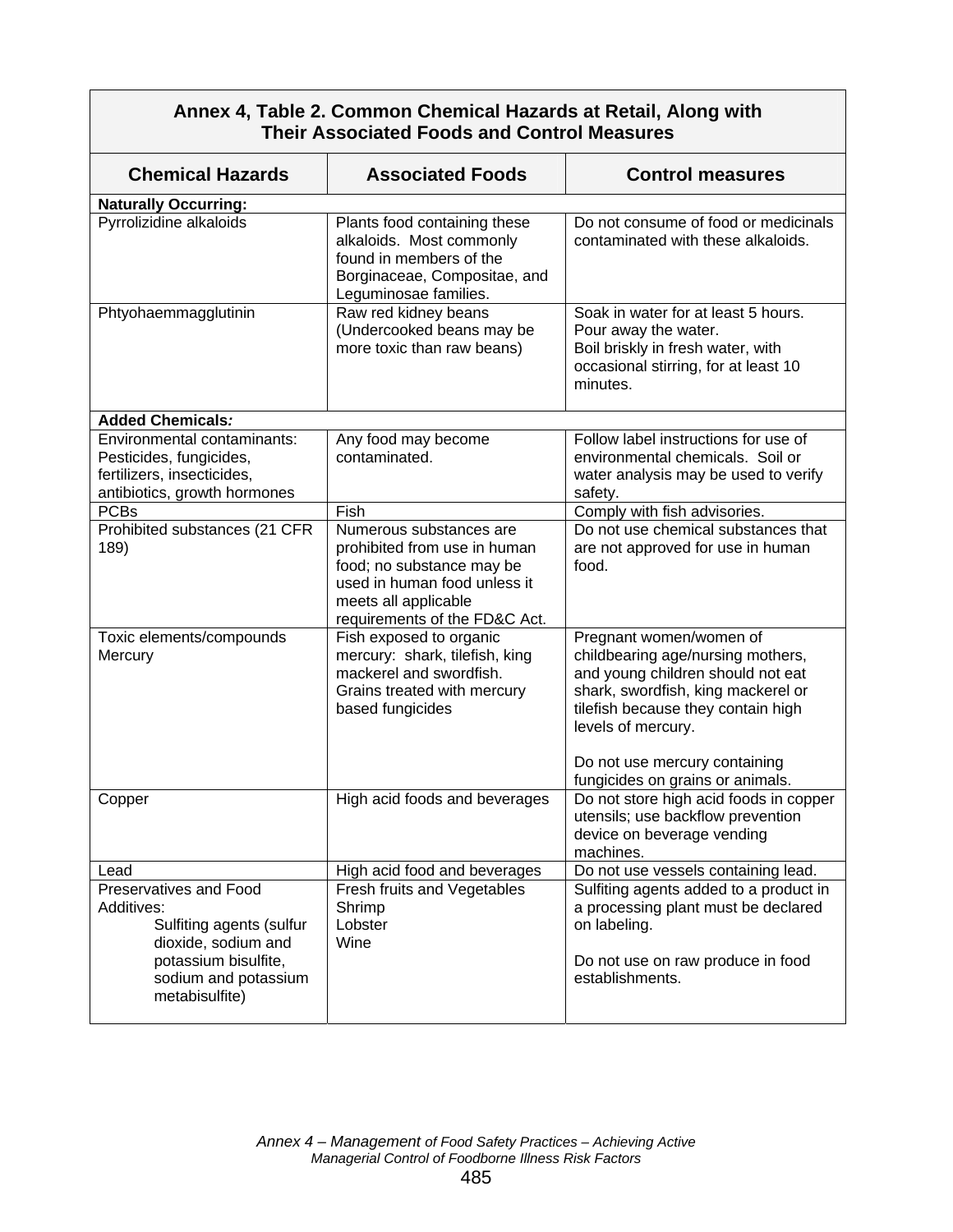#### **Annex 4, Table 2. Common Chemical Hazards at Retail, Along with Their Associated Foods and Control Measures**

| <b>Chemical Hazards</b>                                                                                                  | <b>Associated Foods</b>                                                                                                                       | <b>Control measures</b>                                                                                                                                                                                                                |
|--------------------------------------------------------------------------------------------------------------------------|-----------------------------------------------------------------------------------------------------------------------------------------------|----------------------------------------------------------------------------------------------------------------------------------------------------------------------------------------------------------------------------------------|
| <b>Naturally Occurring:</b>                                                                                              |                                                                                                                                               |                                                                                                                                                                                                                                        |
| Nitrites/nitrates<br><b>Niacin</b>                                                                                       | Cured meats, fish, any food<br>exposed to accidental<br>contamination, spinach<br>Meat and other foods to which<br>sodium nicotinate is added | Do not use more than the prescribed<br>amount of curing compound according<br>to labeling instructions. Sodium<br>nicotinate (niacin) is not currently<br>approved for use in meat or poultry<br>with or without nitrates or nitrates. |
| <b>Flavor enhancers</b><br>Monosodium glutamate (MSG)                                                                    | Asian or Latin American food                                                                                                                  | Avoid using excessive amounts                                                                                                                                                                                                          |
| Chemicals used in retail<br>establishments (e.g., lubricants,<br>cleaners, sanitizers, cleaning<br>compounds, and paints | Any food could become<br>contaminated                                                                                                         | Address through SOPs for proper<br>labeling, storage, handling, and use of<br>chemicals; retain Material Safety Data<br>Sheets for all chemicals.                                                                                      |
| Allergens                                                                                                                | Foods containing or contacted<br>by:<br><b>Milk</b><br>Egg<br>Fish<br>Crustacean shellfish<br>Tree nuts<br>Wheat<br>Peanuts<br>Soybeans       | Use a rigorous sanitation regime to<br>prevent cross contact between<br>allergenic and non-allergenic<br>ingredients.                                                                                                                  |

## **(5) What are Physical Hazards?**

Illness and injury can result from foreign objects in food. These physical hazards can result from contamination or poor procedures at many points in the food chain from harvest to consumer, including those within the food establishment. As establishments develop their food safety management systems, Annex 4, Table 3 can be used to aid in the identification of sources of potential physical hazards to the food being prepared, served, or sold. Annex 4, Table 3 provides some examples of common physical hazards.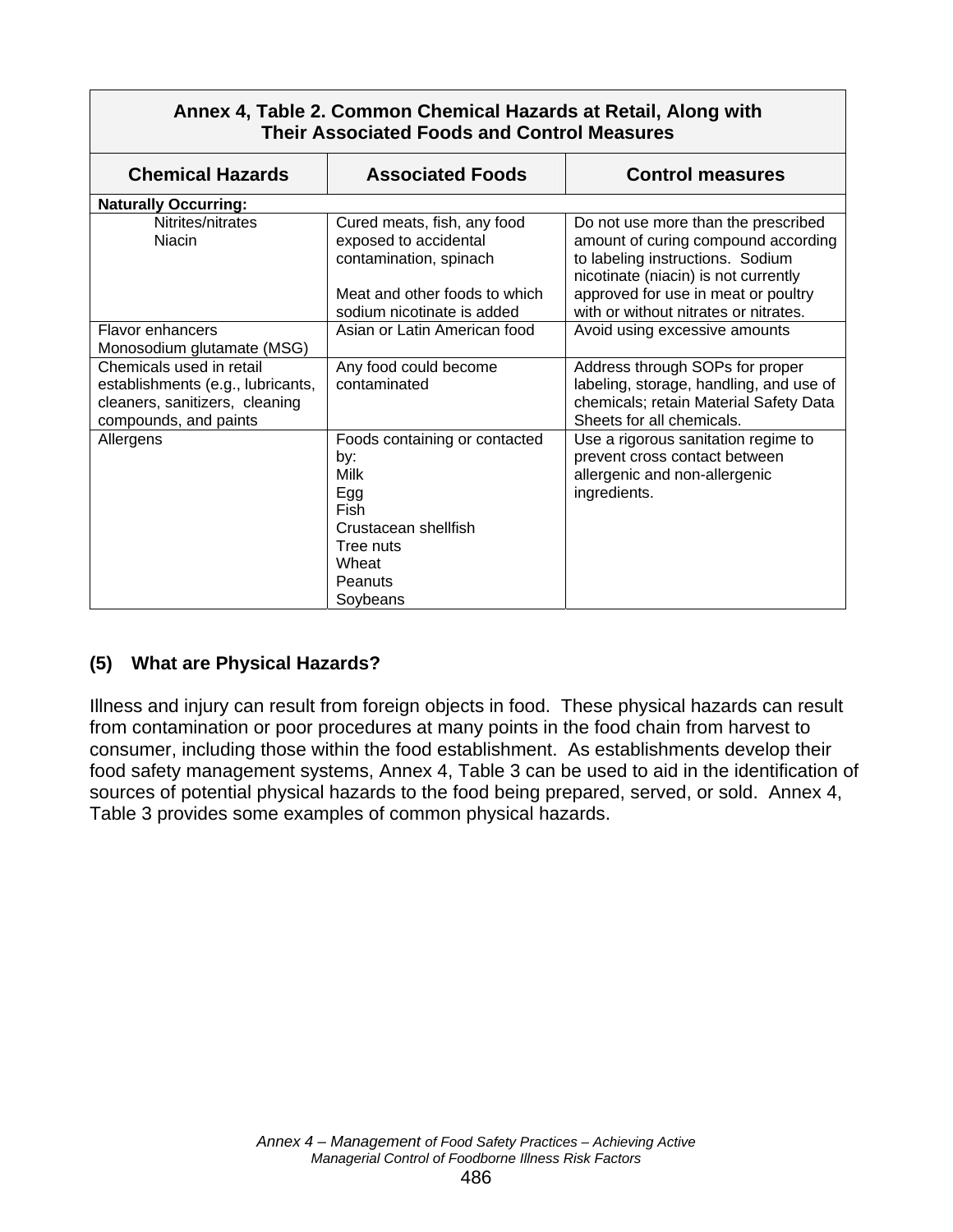| Annex 4, Table 3. Main Materials of Concern as Physical Hazards and Common Sources <sup>a, b</sup> |                                                                            |                                                          |
|----------------------------------------------------------------------------------------------------|----------------------------------------------------------------------------|----------------------------------------------------------|
| <b>Material</b>                                                                                    | <b>Injury Potential</b>                                                    | <b>Sources</b>                                           |
| Glass fixtures                                                                                     | Cuts, bleeding; may require surgery to find or<br>remove                   | Bottles, jars, lights, utensils, gauge<br>covers         |
| Wood                                                                                               | Cuts, infection, choking; may require surgery<br>to remove                 | Fields, pallets, boxes, buildings                        |
| Stones, metal<br>fragments                                                                         | Choking, broken teeth<br>Cuts, infection; may require surgery to<br>remove | Fields, buildings, machinery, wire,<br>employees         |
| Insulation                                                                                         | Choking; long-term if asbestos                                             | <b>Building materials</b>                                |
| Bone                                                                                               | Choking, trauma                                                            | Fields, improper plant processing                        |
| Plastic                                                                                            | Choking, cuts, infection; may require surgery<br>to remove                 | Fields, plant packaging materials, pallets,<br>employees |
| Personal effects                                                                                   | Choking, cuts, broken teeth; may require<br>surgery to remove              | <b>Employees</b>                                         |
|                                                                                                    |                                                                            |                                                          |

<sup>a</sup> Adapted from Corlett (1991).

<sup>b</sup> Used with permission, "HACCP Principles and Applications", Pierson and Corlett, Eds. 1992. Chapman & Hall, New York, NY.

## **(6) What is the purpose of the hazard analysis principle?**

The purpose of hazard analysis is to develop a list of food safety hazards that are reasonably likely to cause illness or injury if not effectively controlled.

#### **(7) How is the hazard analysis conducted?**

The process of conducting a hazard analysis involves two stages:

- 1. Hazard Identification
- 2. Hazard Evaluation

Hazard identification can be thought of as a brain storming session. This stage focuses on identifying the food safety hazards that might be present in the food given the food preparation process used, the handling of the food, the facility, and general characteristics of the food itself. During this stage, a review is made of the ingredients used in the product, the activities conducted at each step in the process, the equipment used, the final product, and its method of storage and distribution, as well as the intended use and consumers of the product. Based on this review, a list of potential biological, chemical, or physical hazards is made at each stage in the food preparation process.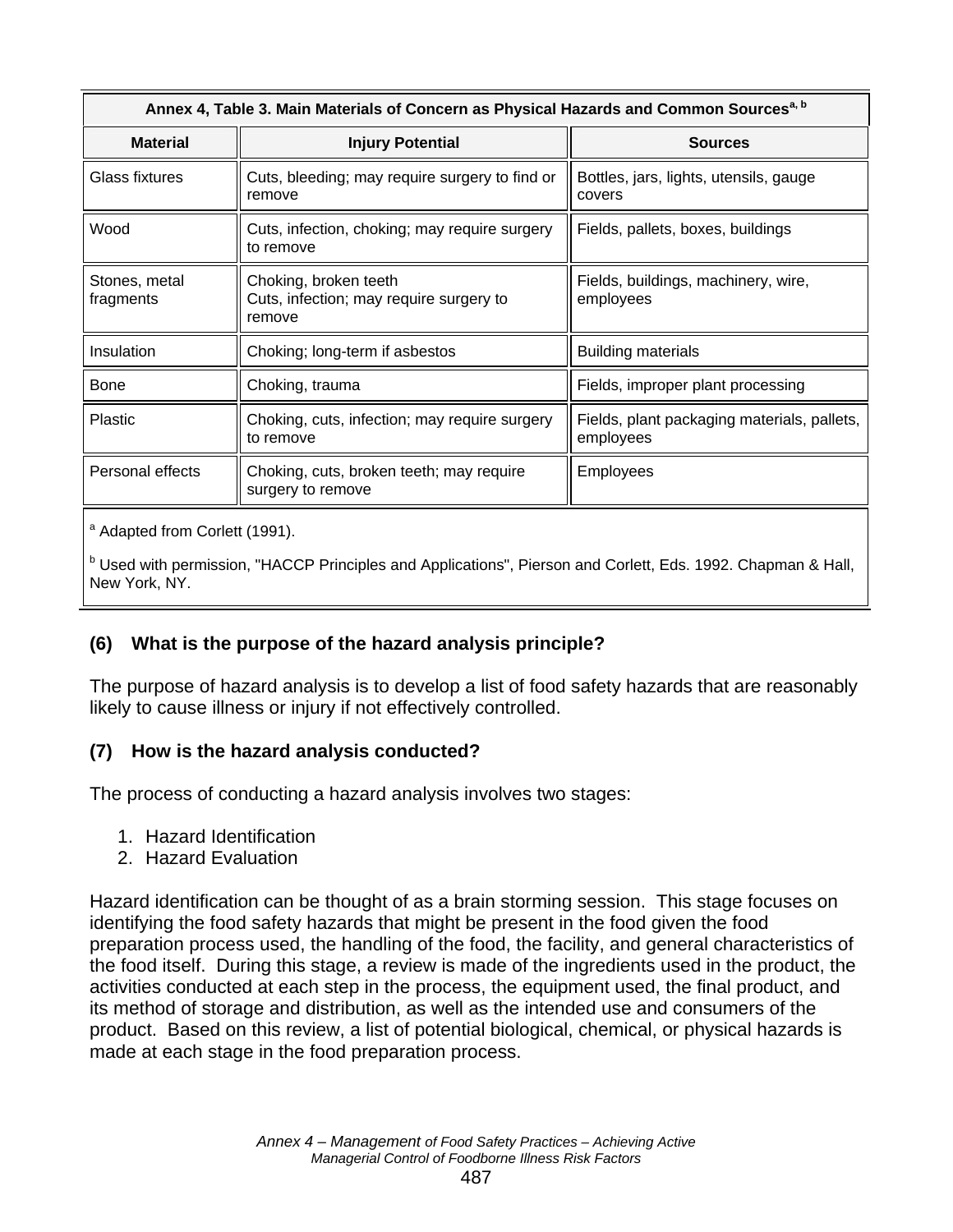In stage two, the hazard evaluation, each potential hazard is evaluated based on the severity of the potential hazard and its likely occurrence. The purpose of this stage is to determine which of the potential hazards listed in stage one of the hazard analysis warrant control in the HACCP plan. Severity is the seriousness of the consequences of exposure to the hazard. Considerations made when determining the severity of a hazard include understanding the impact of the medical condition caused by the illness, as well as the magnitude and duration of the illness or injury. Consideration of the likely occurrence is usually based upon a combination of experience, epidemiological data, and information in the technical literature. Hazards that are not reasonably likely to occur are not considered in a HACCP plan. During the evaluation of each potential hazard, the food, its method of preparation, transportation, storage, and persons likely to consume the product should be considered to determine how each of these factors may influence the likely occurrence and severity of the hazard being controlled.

Upon completion of the hazard analysis, a list of significant hazards that must be considered in the HACCP plan is made, along with any measure(s) that can be used to control the hazards. These measures, called control measures, are actions or activities that can be used to prevent, eliminate, or reduce a hazard. Some control measures are not essential to food safety, while others are. Control measures essential to food safety like proper cooking, cooling, and refrigeration of ready-to-eat, potentially hazardous foods (time/temperature control for safety foods) are usually applied at critical control points (CCPs) in the HACCP plan (discussed later). The term control measure is used because not all hazards can be prevented, but virtually all can be controlled. More than one control measure may be required for a specific hazard. Likewise, more than one hazard may be addressed by a specific control measure (e.g., proper cooking).

# **(B) Principle #2: Determine Critical Control Points (CCPs)**

# **(1) What is the Critical Control Point (CCP)?**

A critical control point (CCP) means a point or procedure in a specific food system where loss of control may result in an unacceptable health risk. Control can be applied at this point and is essential to prevent or eliminate a food safety hazard or reduce it to an acceptable level. Each CCP will have one or more control measures to assure that the identified hazards are prevented, eliminated, or reduced to acceptable levels. Common examples of CCPs include cooking, cooling, hot holding, and cold holding of ready-to-eat potentially hazardous foods (time/temperature control for safety foods). Due to vegetative and spore- and toxin-forming bacteria that are associated with raw animal foods, it is apparent that the proper execution of control measures at each of these operational steps is essential to prevent or eliminate food safety hazards or reduce them to acceptable levels.

## **(2) Are quality issues considered when determining CCPs?**

CCPs are only used to address issues with product safety. Actions taken on the part of the establishment such as first-in first-out (FIFO) or refrigerating nonpotentially hazardous foods (time/temperature control for safety foods) are to ensure food quality rather than food safety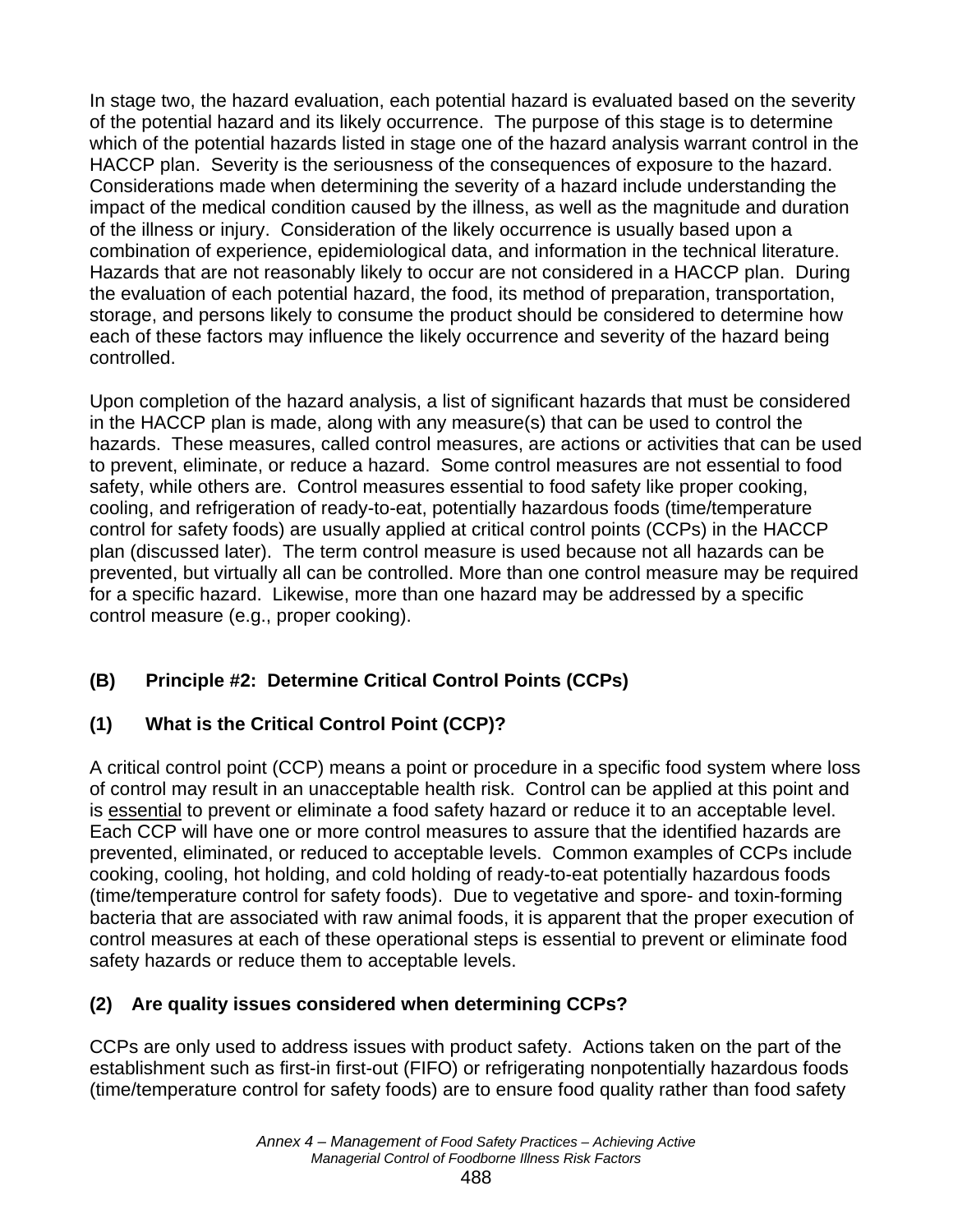and therefore should not be considered as CCPs unless they serve a dual-purpose of ensuring food safety.

## **(3) Are the CCPs the same for everyone?**

Different facilities preparing similar food items may identify different hazards and the CCPs. This can be due to differences in each facility's layout, equipment, selection of ingredients, and processes employed. In mandatory HACCP systems, there may be rigid regulatory requirements regarding what must be designated a CCP. In voluntary HACCP systems, hazard control may be accomplished at CCPs or through prerequisite programs. For instance, one facility may decide that it can best manage the hazards associated with cooling through a standardized procedure in its prerequisite programs rather than at a CCP in its HACCP plan. One tool that can be used to assist each facility in the identification of CCPs unique to its operation is a CCP decision tree.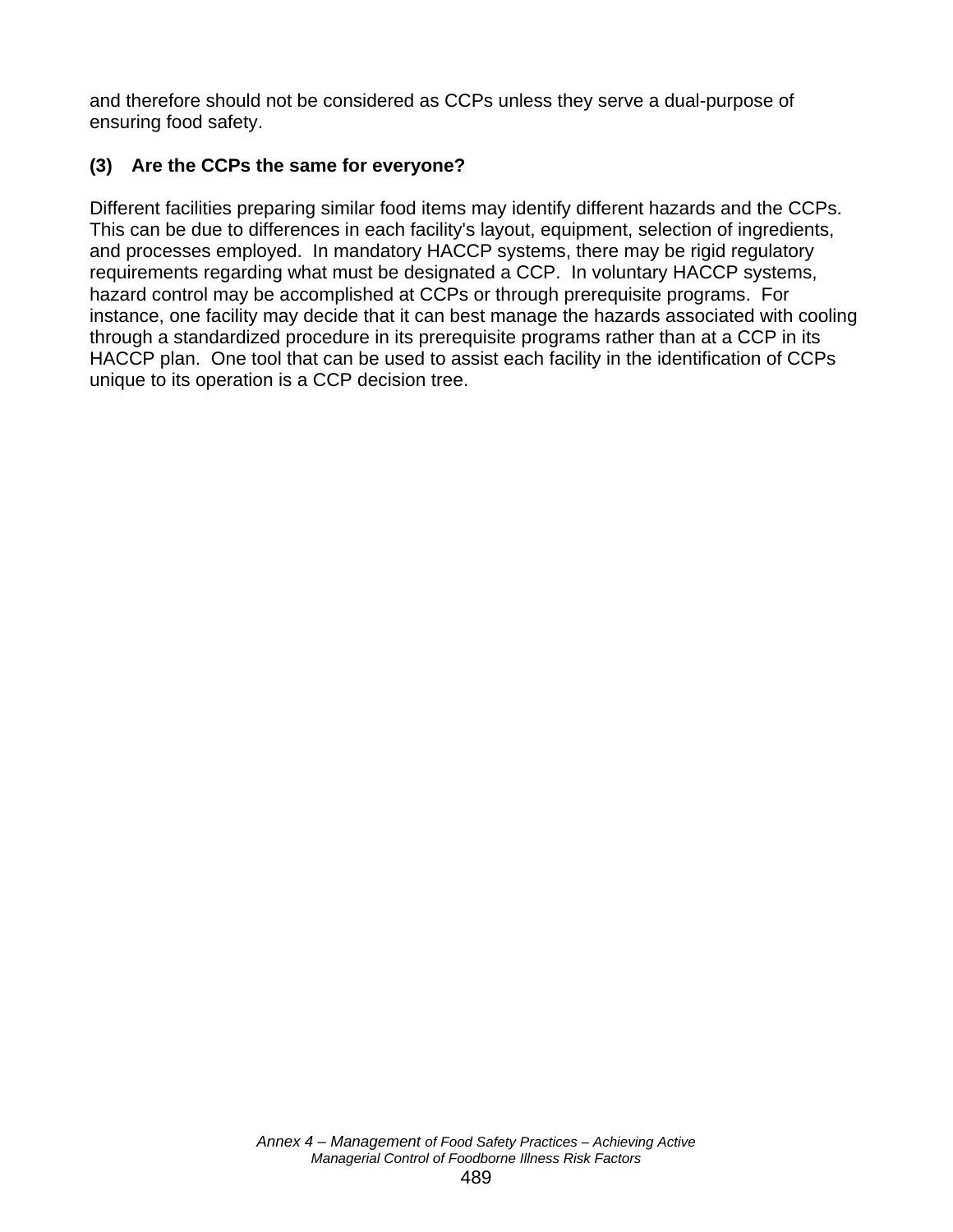#### **Annex 4 – CCP Decision Tree 1**



Decision Tree adapted from NACMCF.

*Annex 4 – Management of Food Safety Practices – Achieving Active Managerial Control of Foodborne Illness Risk Factors*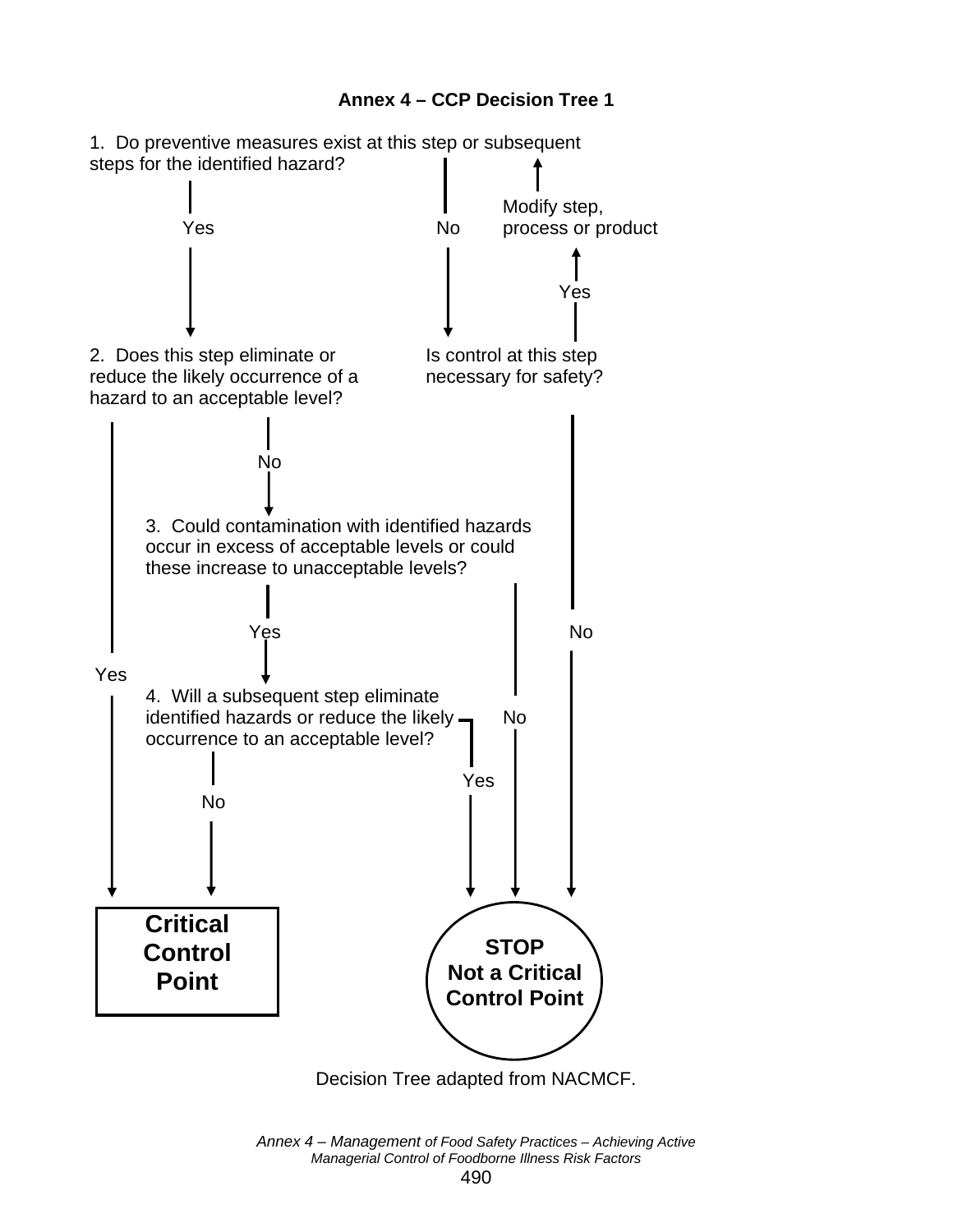## **(C) Principle #3: Establish Critical Limits**

## **(1) What is a critical limit and what is its purpose?**

A critical limit is a prescribed parameter (e.g., minimum and/or maximum value) that must be met to ensure that food safety hazards are controlled at each CCP. A critical limit is used to distinguish between safe and unsafe operating conditions at a CCP. Each control measure at a CCP has one or more associated critical limits. Critical limits may be based upon factors like temperature, time, moisture level, water activity  $(a_w)$ , or pH. They must be scientifically-based and measurable.

## **(2) What are examples of critical limits?**

Examples of critical limits are the time/temperature parameters for cooking chicken (165 F for 15 seconds). In this case, the critical limit designates the *minimum* criteria required to eliminate food safety hazards or reduce them to an acceptable level. The critical limit for the acidification of sushi rice, a pH of <4.6, sets the *maximum* limit for pH necessary to control the growth of spore- and toxin-forming bacteria. Critical limits may be derived from regulatory standards such as the FDA *Food Code*, other applicable guidelines, performance standards, or experimental results.

## **(D) Principle #4: Establish Monitoring Procedures**

#### **(1) What is the purpose of monitoring?**

Monitoring is the act of observing and making measurements to help determine if critical limits are being met and maintained. It is used to determine whether the critical limits that have been established for each CCP are being met.

#### **(2) What are examples of monitoring activities?**

Examples of monitoring activities include visual observations and measurements of time, temperature, pH, and water activity. If cooking chicken is determined to be a CCP in an operation, then monitoring the internal temperature of a select number of chicken pieces immediately following the cook step would be an example of a monitoring activity. Alternatively, the temperature of an oven or fryer and the time required to reach an internal temperature of 165 °F could also be monitored.

#### **(3) How is monitoring conducted?**

Typically, monitoring activities fall under two broad categories:

- measurements
- observations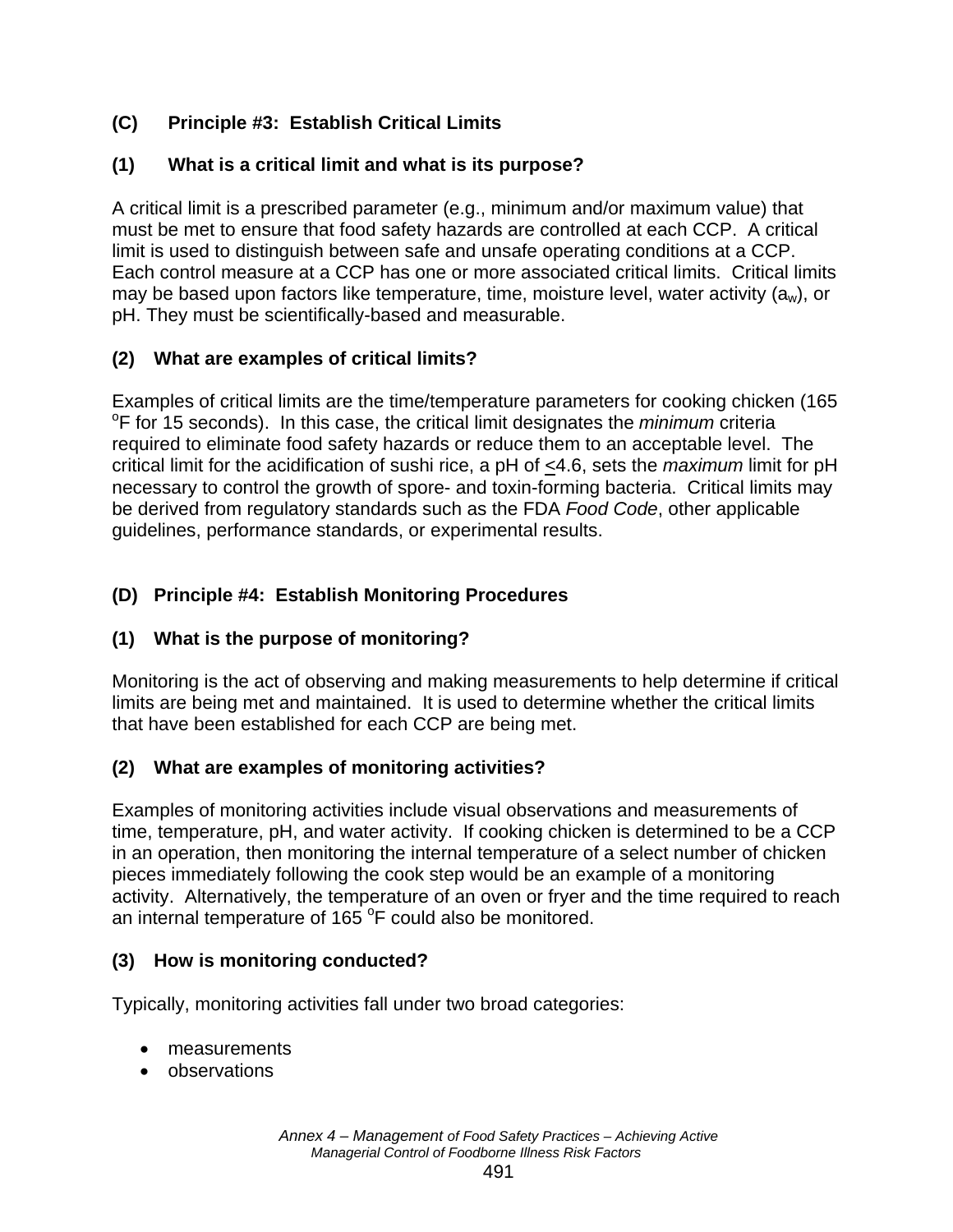Measurements usually involve time and temperature but also include other parameters such as pH. If an operation identifies the acidification of sushi rice as a CCP and the critical limit as the final pH of the product being < 4.6, then the pH of the product would be measured to ensure that the critical limit is met.

Observations involve visual inspections to monitor the presence or absence of a food safety activity. If date marking is identified as a CCP in a deli operation for controlling *Listeria monocytogenes* in ready-to-eat deli meats, then the monitoring activity could involve making visual inspections of the date marking system to monitor the sell, consume, or discard dates.

## **(4) How often is monitoring conducted?**

Monitoring can be performed on a continuous or intermittent basis. Continuous monitoring is always preferred when feasible as it provides the most complete information regarding the history of a product at a CCP. For example, the temperature and time for an institutional cook-chill operation can be recorded continuously on temperature recording charts.

If intermittent monitoring is used, the frequency of monitoring should be conducted often enough to make sure that the critical limits are being met.

## **(5) Who conducts monitoring?**

Individuals directly associated with the operation (e.g., the person in charge of the establishment, chefs, and departmental supervisors) are often selected to monitor CCPs. They are usually in the best position to detect deviations and take corrective actions when necessary. These employees should be properly trained in the specific monitoring techniques and procedures used.

## **(E) Principle #5: Establish Corrective Actions**

#### **(1) What are corrective actions?**

Corrective actions are activities that are taken by a person whenever a critical limit is not met. Discarding food that may pose an unacceptable food safety risk to consumers is a corrective action. However, other corrective actions such as further cooking or reheating a product can be used provided food safety is not compromised. For example, a restaurant may be able to continue cooking hamburgers that have not reached an internal temperature of 155 °F for 15 seconds until the proper temperature is met. Clear instructions should be developed detailing who is responsible for performing the corrective actions, the procedures to be followed, and when.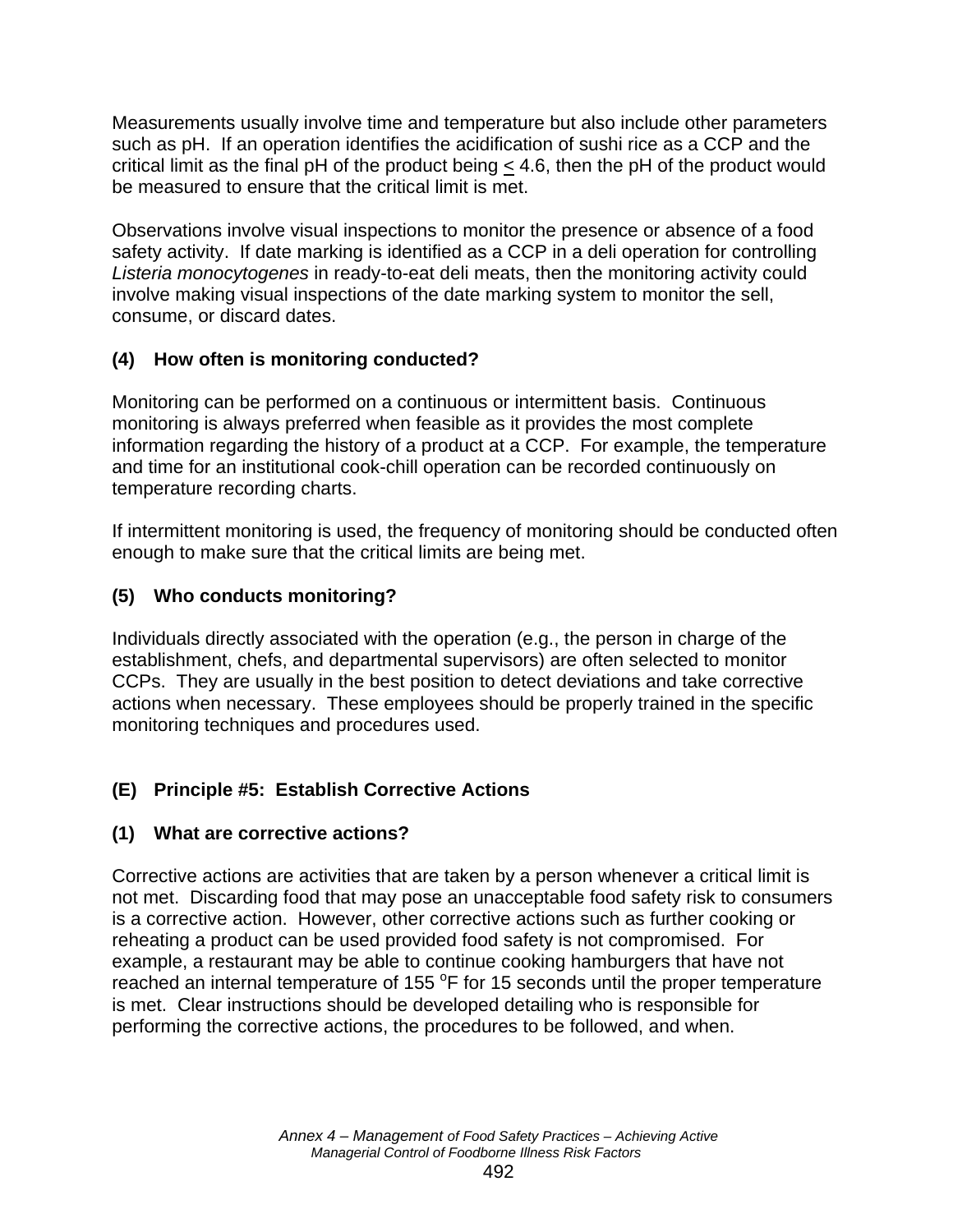## **(F) Principle #6: Establish Verification Procedures**

## **(1) What is verification?**

Verification includes those activities, other than monitoring, that determine the validity of the HACCP plan and show that the system is operating according to the plan. Validation is a component of verification which focuses on collecting and evaluating scientific and technical information to determine if the HACCP system, when properly implemented, will effectively control the hazards.Clear instructions should be developed detailing who is responsible for conducting verification, the frequency of verification, and the procedures used.

#### **(2) What is the frequency of verification activities? What are some examples of verification activities?**

Verification activities are conducted frequently, such as daily, weekly, monthly, and include the following:

- observing the person doing the monitoring and determining whether monitoring is being done as planned
- reviewing the monitoring records to determine if they are completed accurately and consistently
- determining whether the records show that the frequency of monitoring stated in the plan is being followed
- ensuring that corrective action was taken when the person monitoring found and recorded that the critical limit was not met
- validating that the critical limits are achieving the desired results of controlling the identified hazard
- confirming that all equipment, including equipment used for monitoring, is operated, maintained, and calibrated properly.

# **(G) Principle #7: Establish Record Keeping Procedures**

## **(1) Why are records important?**

Maintaining documentation of the activities in a food safety management system can be vital to its success. Records provide documentation that appropriate corrective actions were taken when critical limits were not met. In the event that an establishment is implicated in a foodborne illness, documentation of activities related to monitoring and corrective actions can provide proof that reasonable care was exercised in the operation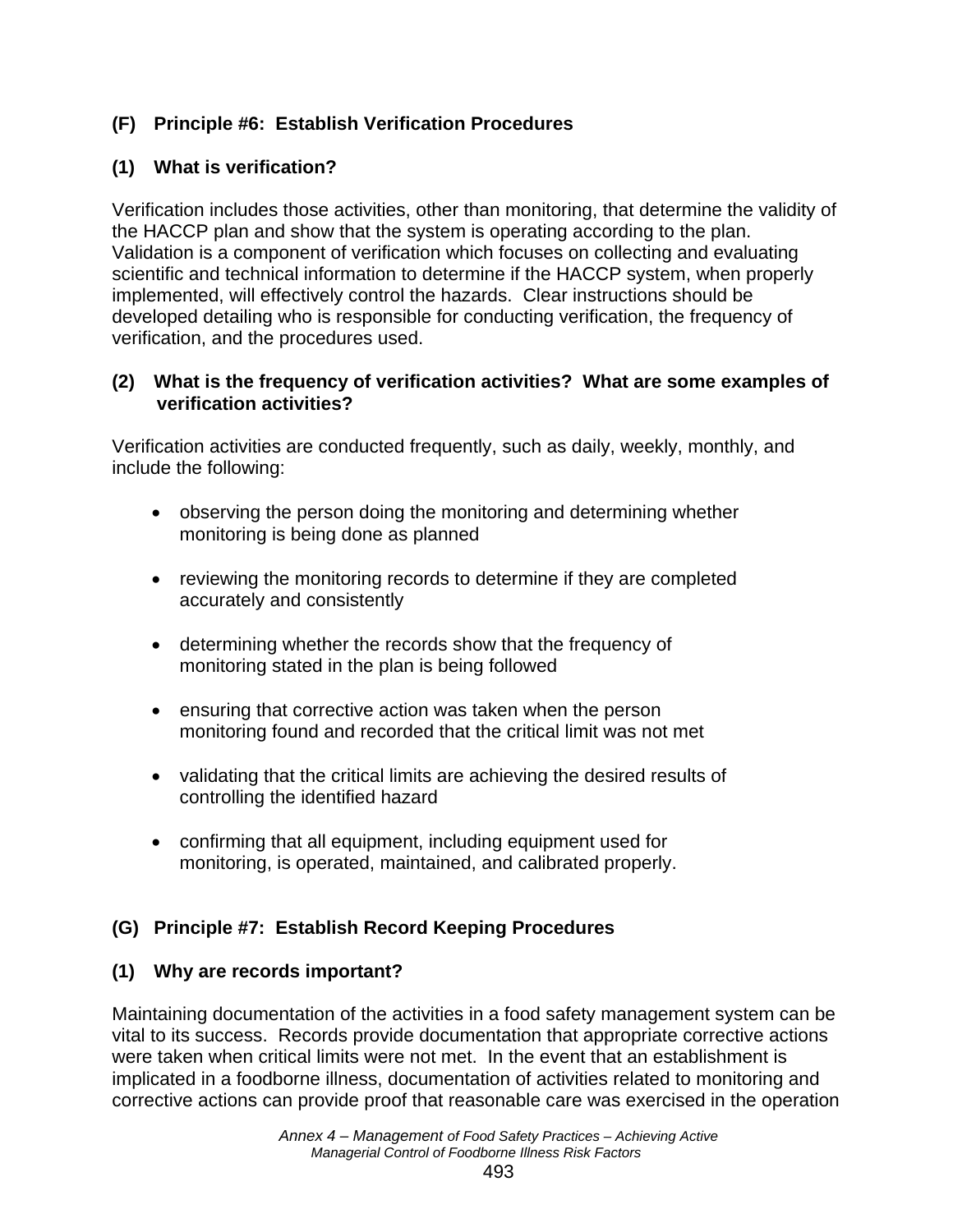of the establishment. Documenting activities provides a mechanism for verifying that the activities in the HACCP plan were properly completed. In many cases, records can serve a dual purpose of ensuring quality and food safety.

#### **(2) What types of records are maintained as part of a food safety management system?**

There are at least 5 types of records that could be maintained to support a food safety management system:

- records documenting the activities related to the prerequisite programs
- monitoring records
- corrective action records
- verification and validation records
- calibration records.

## **4. THE PROCESS APPROACH – A PRACTICAL APPLICATION OF HACCP AT RETAIL TO ACHIEVE ACTIVE MANAGERIAL CONTROL**

## **(A) Why Focus on HACCP Principles at Retail and Food Service?**

FDA recognizes that there are important differences between using HACCP principles in a food safety management system developed for food manufacturing plants and applying these same principles in food safety management system developed for use in retail and food service establishments.

Since the 1980's, operators and regulators have been exploring the use of the HACCP principles in restaurants, grocery stores, institutional care facilities, and other retail food establishments. During this time, much has been learned about how these principles can be used in these varied operations, collectively referred to as retail food establishments. Most of this exploration has centered around the focal question of how to stay true to the NACMCF definitions of HACCP and still make the principles useful to an industry that encompasses the broadest range of conditions.

Unlike industries such as canning, other food processing, and dairy plants, the retail industry is not easily defined by specific commodities or conditions. Consider the following characteristics that retail food establishments share that set them apart from most food processors:

1. Employee and management turnover is exceptionally high in food establishments, especially for entry level positions. This means the many employees or managers have little experience and food safety training must be continuously provided.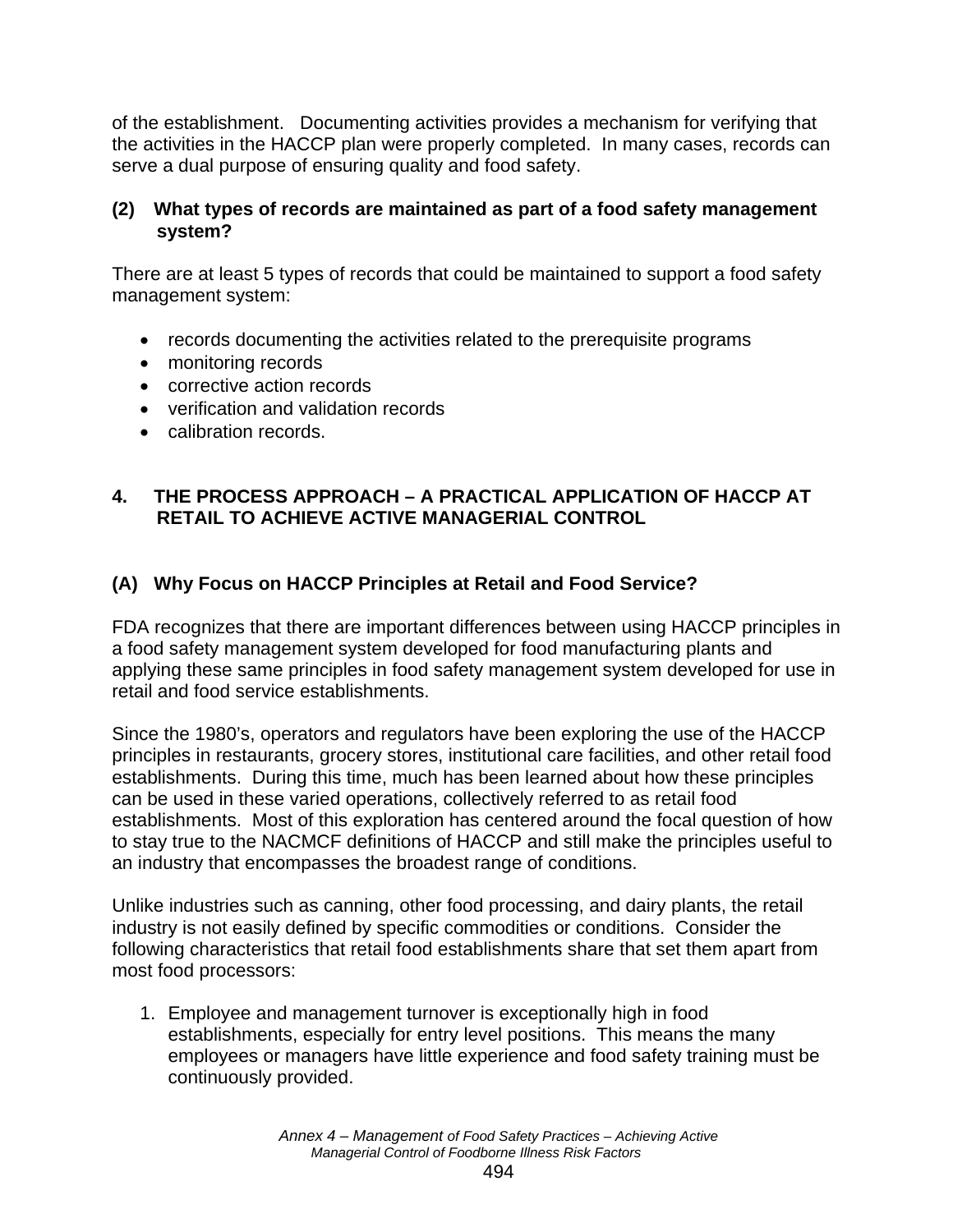- 2. Many establishments are start-up businesses operating without benefit of a large corporate support structure and having a relatively low profit margin and perhaps less capital to work with than other segments of the food industry.
- 3. There is an almost endless number of production techniques, products, menu items, and ingredients used which are not easily adapted to a simple, standardized approach. Changes occur frequently and little preparation time is available.

FDA fully recognizes the diversity of retail and food service establishments and their varying in-house resources to implement HACCP. That recognition is combined with an understanding that the success of such implementation is dependent upon establishing realistic and useful food safety strategies that are customized to the operation.

## **(B) What is the Process Approach?**

When conducting the hazard analysis, food manufacturers usually use food commodities as an organizational tool and follow the flow of each product. This is a very useful approach for producers or processors since they are usually handling one product at a time. By contrast, in retail and food service operations, foods of all types are worked together to produce the final product. This makes a different approach to the hazard analysis necessary. Conducting the hazard analysis by using the food preparation processes common to a specific operation is often more efficient and useful for retail and food service operators. This is called the "process approach" to HACCP.

The process approach can best be described as dividing the many food flows in an establishment into broad categories based on activities or stages in the preparation of the food, then analyzing the hazards, and placing managerial controls on each grouping.

#### **(C) What are the three food preparation processes most often used in retail and food service establishments and how are they determined?**

The flow of food in a retail or food service establishment is the path that food follows from receiving through service or sale to the consumer. Several activities or stages make up the flow of food and are called operational steps. Examples of operational steps include receiving, storing, preparing, cooking, cooling, reheating, holding, assembling, packaging, serving, and selling. The terminology used for operational steps may differ between food service and retail food store operations.

Most food items produced in a retail or food service establishment can be categorized into one of three preparation processes based on the number of times the food passes through the temperature danger zone between 41°F and 135°F: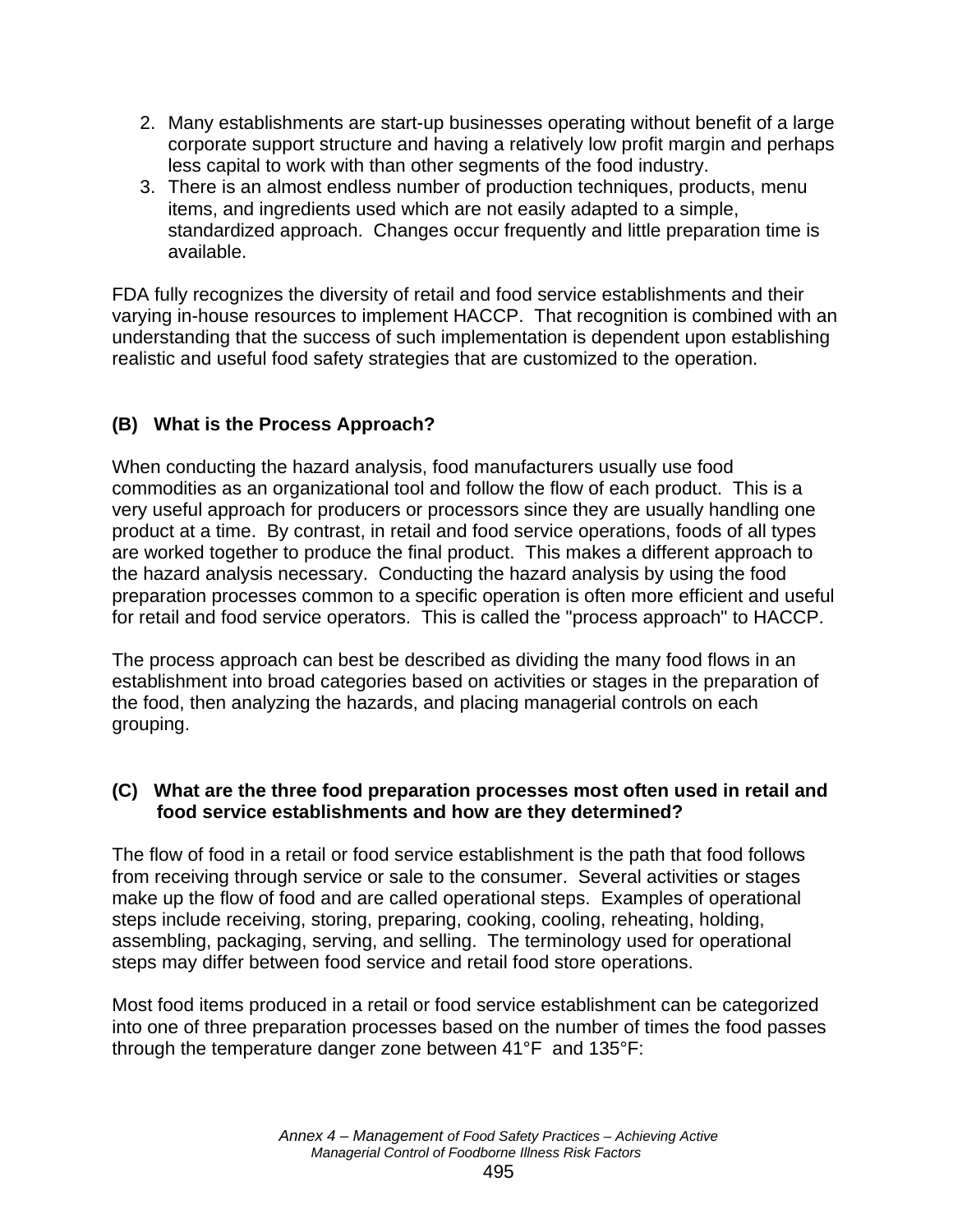• **Process 1: Food Preparation with No Cook Step** 

#### **Example flow: Receive – Store – Prepare – Hold – Serve**

(other food flows are included in this process, but there is no cook step to destroy pathogens)

#### • **Process 2: Preparation for Same Day Service**

 **Example flow: Receive – Store – Prepare – Cook – Hold – Serve**  (other food flows are included in this process, but there is only one trip through the temperature danger zone)

#### • **Process 3: Complex Food Preparation Example flow: Receive – Store – Prepare – Cook – Cool – Reheat – Hot Hold – Serve**

(other food flows are included in this process, but there are always two or more complete trips through the temperature danger zone)

A summary of the three food preparation processes in terms of number of times through the temperature danger zone can be depicted in a Danger Zone diagram. Although foods produced using process 1 may *enter* the danger zone, they do not pass all the way through it. Foods that go through the danger zone only once are classified as Same Day Service, while foods that go through more than once are classified as Complex food preparation.



The three food preparation processes conducted in retail and food service establishments are not intended to be all-inclusive. For instance, quick service facilities may have "cook and serve" processes specific to their operation. These processes are likely to be different from the "Same Day Service" preparation processes in full service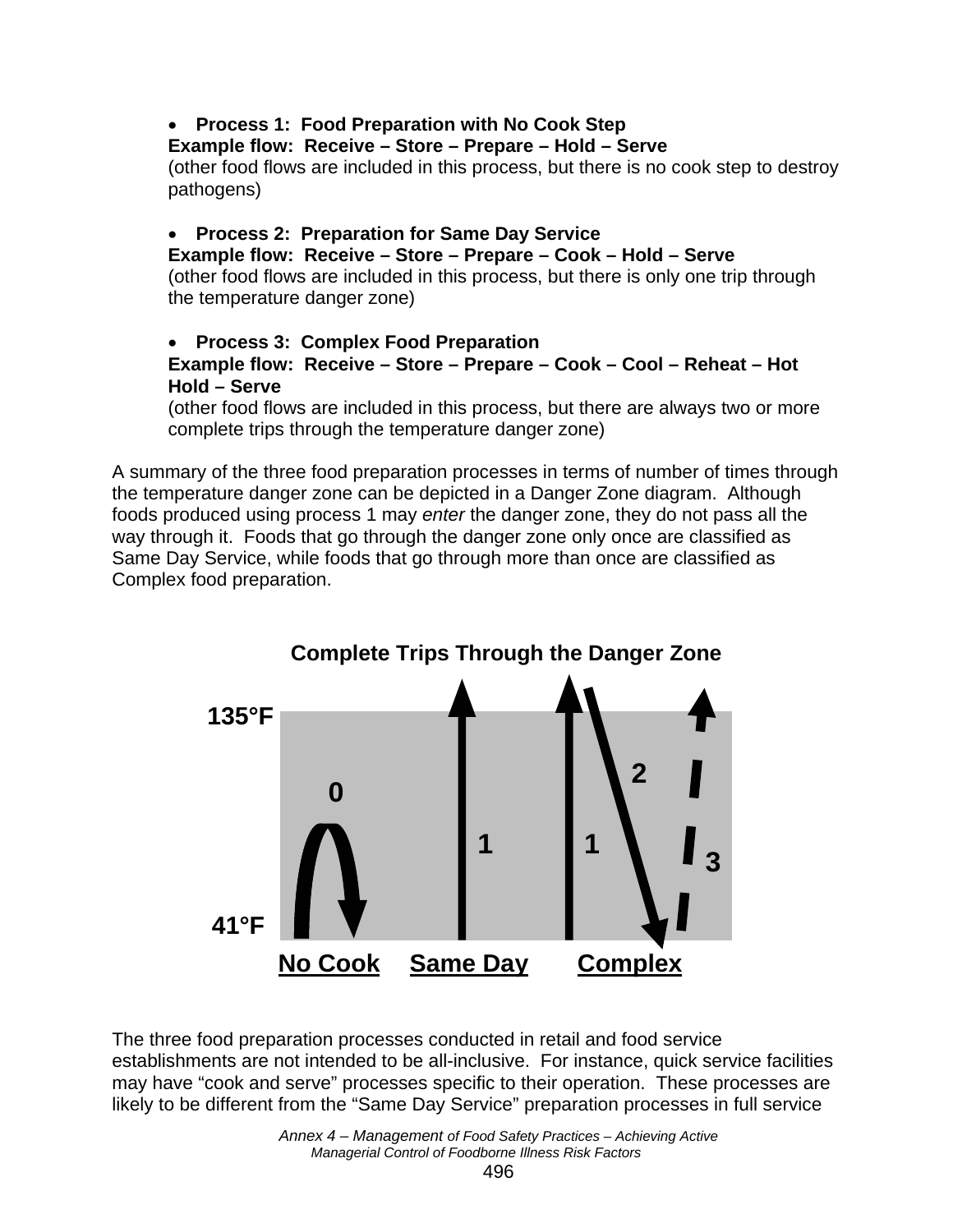restaurants since many of their foods are generally cooked and hot held before service. In addition, in retail food stores, operational steps such as packaging and assembly may be included in all of the food preparation processes before the product is sold to the consumer. It is also very common for a retail or food service operator to use multiple food preparation processes to create a single menu item.

## **(D) How is a hazard analysis conducted in process HACCP?**

In the process approach to HACCP, conducting a hazard analysis on individual food items is time and labor intensive and is generally unnecessary. Identifying and controlling the hazards in each food preparation process achieves the same control of risk factors as preparing a HACCP plan for each individual product.

Example: An establishment has dozens of food items (including baked chicken and baked meatloaf) in the "Preparation for Same Day Service" category. Each of the food items may have unique hazards, but regardless of the individual hazards, control via proper cooking and holding will generally ensure the safety of all of the foods in this category. An illustration of this concept follows:

- Even though they have unique hazards, baked chicken and meatloaf are items frequently grouped in the "Same Day Service" category (Process 2).
- *Salmonella* spp. and *Campylobacter,* as well as spore-formers, such as *Bacillus cereus* and *Clostridium perfringens*, are significant biological hazards in chicken.
- Significant biological hazards in meatloaf include *Salmonella* spp., *E. coli* O157:H7, *Bacillus cereus,* and *Clostridium perfringens.*
- Despite their different hazards, the control measure used to kill pathogens in both these products is cooking to the proper temperature.
- Additionally, if the products are held after cooking, then proper hot holding or time control is also required to prevent the outgrowth of spore-formers that are not destroyed by cooking.

As with product-specific HACCP, critical limits for cooking remain specific to each food item in the process. In the scenario described above, the cooking step for chicken requires a final internal temperature of 165°F for 15 seconds to control the pathogen load for *Salmonella* spp*.* Meatloaf, on the other hand, is a ground beef product and requires a final internal temperature of 155°F for 15 seconds to control the pathogen load for both *Salmonella* spp. and *E. coli* O157:H7. Some operational steps such as refrigerated storage or hot holding have critical limits that apply to all foods.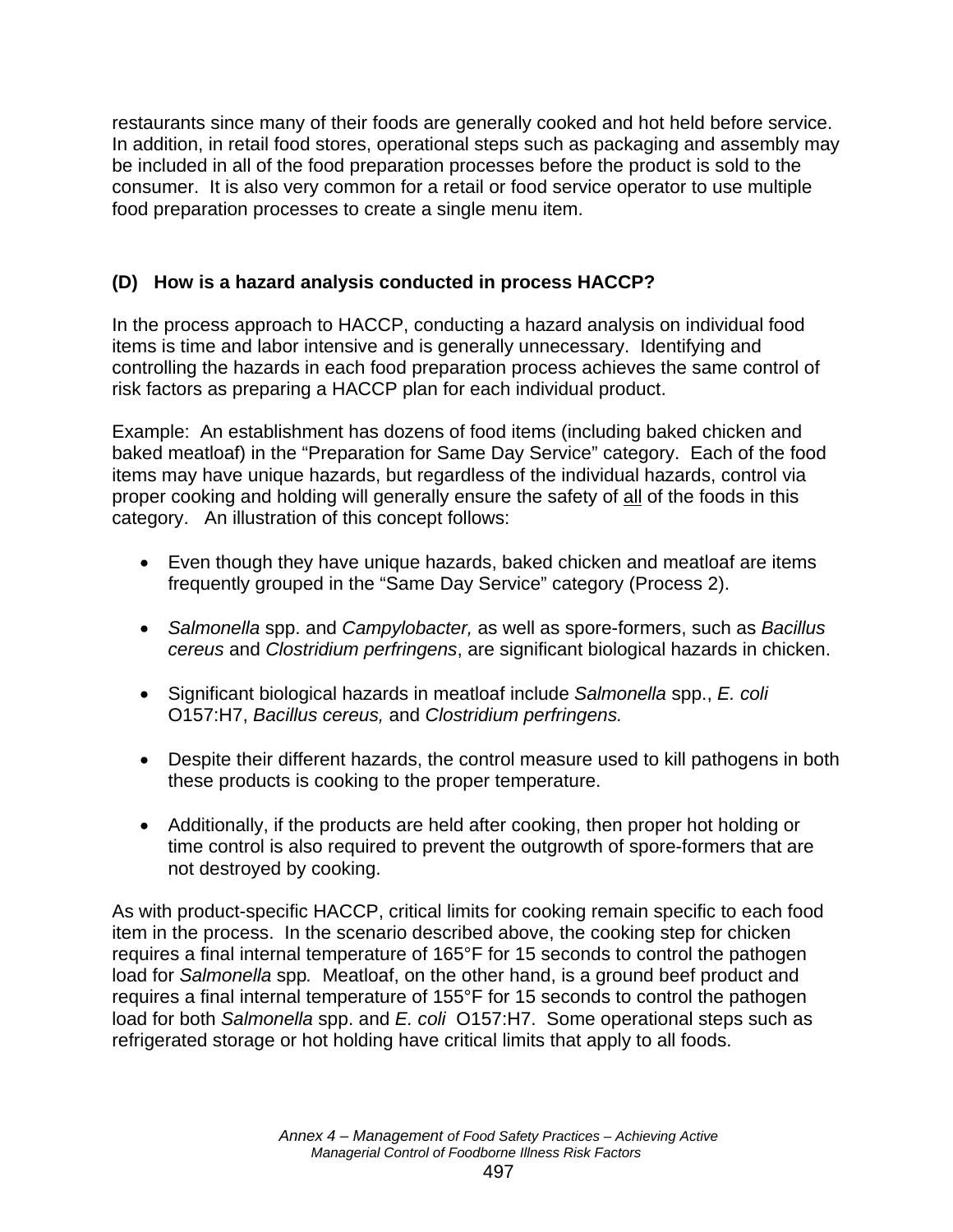Annex 4, Table 4 further illustrates this concept. Note that the only unique control measure applies to the critical limit of the cooking step for each of the products. Other food safety hazards and control measures may exist that are not depicted here:

| Annex 4, Table 4: Examples of Hazards and Control<br><b>Measures for Same Day Service Items</b> |                                                                                                                                    |                                                                                                                                    |  |
|-------------------------------------------------------------------------------------------------|------------------------------------------------------------------------------------------------------------------------------------|------------------------------------------------------------------------------------------------------------------------------------|--|
| Process 2: Preparation for Same Day Service                                                     |                                                                                                                                    |                                                                                                                                    |  |
| <b>Example Products</b>                                                                         | <b>Baked Meatloaf</b>                                                                                                              | <b>Baked Chicken</b>                                                                                                               |  |
| <b>Example Biological Hazards</b>                                                               | Salmonella spp.                                                                                                                    | Salmonella spp.                                                                                                                    |  |
|                                                                                                 | E. coli 0157:H7                                                                                                                    | Campylobacter                                                                                                                      |  |
|                                                                                                 | Clostridium perfringens                                                                                                            | Clostridium perfringens                                                                                                            |  |
|                                                                                                 | <b>Bacillus cereus</b>                                                                                                             | <b>Bacillus cereus</b>                                                                                                             |  |
|                                                                                                 | Various fecal-oral route<br>pathogens                                                                                              | Various fecal-oral route<br>pathogens                                                                                              |  |
| <b>Example Control Measures</b>                                                                 | Refrigeration at 41°F or below                                                                                                     | Refrigeration at 41°F or below                                                                                                     |  |
|                                                                                                 | Cooking at 155°F for 15 seconds                                                                                                    | Cooking at 165°F for 15 seconds                                                                                                    |  |
|                                                                                                 | Hot Holding at 135°F or above<br>OR Time Control                                                                                   | Hot Holding at 135°F or above<br><b>OR Time Control</b>                                                                            |  |
|                                                                                                 | Good personal hygiene (No bare<br>hand contact with RTE food,<br>proper handwashing,<br>exclusion/restriction of ill<br>employees) | Good personal hygiene (No bare<br>hand contact with RTE food,<br>proper handwashing,<br>exclusion/restriction of ill<br>employees) |  |
| $RTE = ready-to-eat food$                                                                       |                                                                                                                                    |                                                                                                                                    |  |

#### **(E) How is the process approach helpful to industry in determining the measures that must be implemented to actively manage the foodborne illness risk factors that result in out-of-control hazards?**

Even though variations in foods and in the three food preparation process flows used to prepare them are common, the control measures will generally be the same based on the number of times the food goes through the temperature danger zone. Several of the most common control measures associated with each food preparation process are discussed in this Annex. Retail or food service establishments should use these simple control measures as the core of their food safety management systems; however, there may be other risk factors unique to an operation or process that are not listed here. Each operation should be evaluated independently.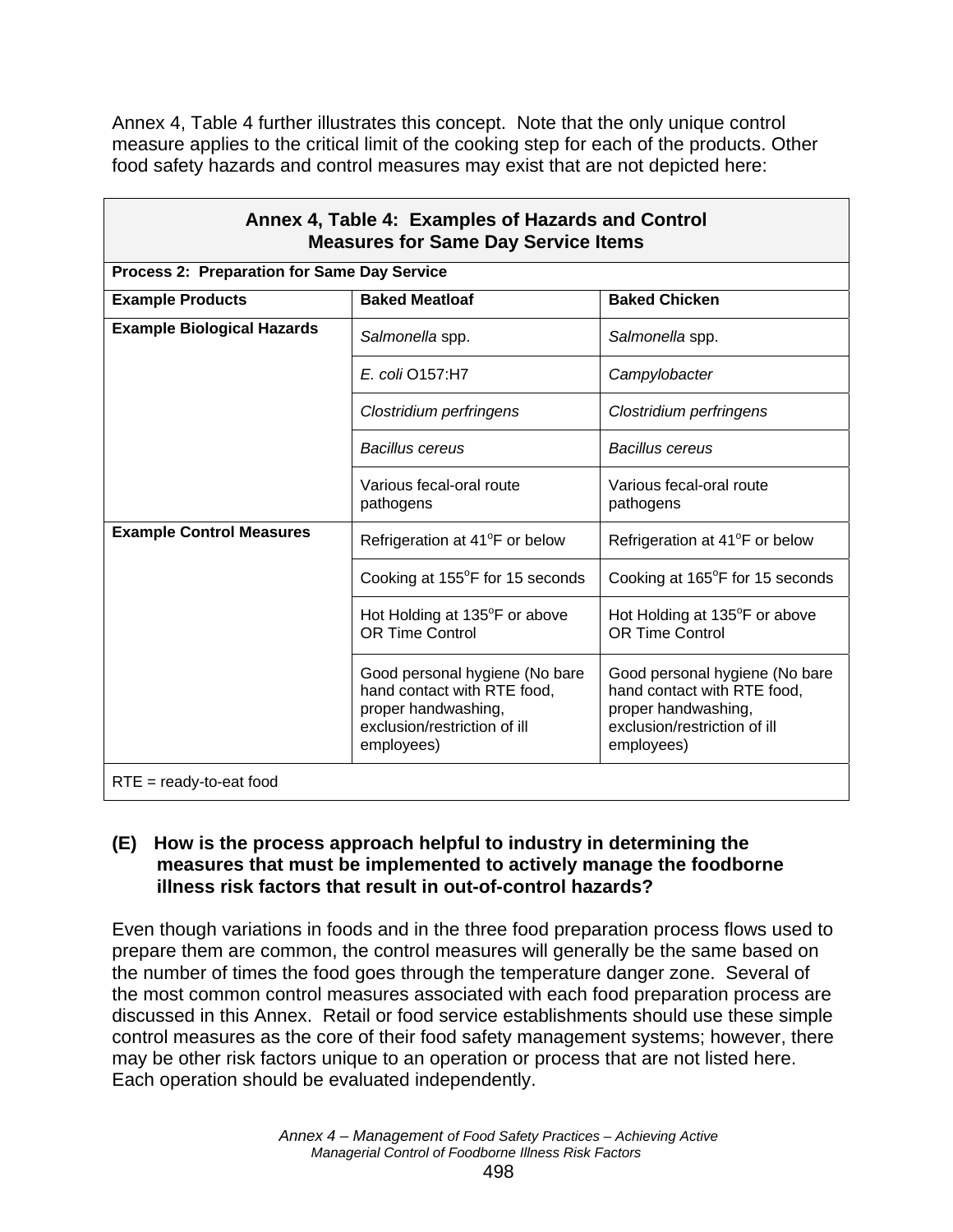In developing a voluntary food safety management system, active managerial control of risk factors common to each process can be achieved by implementing control measures at certain operational steps designated as critical control points (CCPs) or by implementing prerequisite programs. This is explained in more detail in the Operator's Manual discussed in Part 5 of this Annex.

## **(F) Facility-wide Considerations**

In order to have active managerial control over personal hygiene and crosscontamination, certain control measures must be implemented in all phases of the operation. All of the following control measures should be implemented regardless of the food preparation process used:

- **No bare hand contact with ready-to-eat foods (or use of a pre-approved, alternative procedure)** to help prevent the transfer of viruses, bacteria, or parasites from hands to food
- **Proper handwashing** to help prevent the transfer of viruses, bacteria, or parasites from hands to food
- **Restriction or exclusion of ill employees** to help prevent the transfer of viruses, bacteria, or parasites from hands to food
- **Prevention of cross-contamination** of ready-to-eat food or clean and sanitized food-contact surfaces with soiled cutting boards, utensils, aprons, etc., or raw animal foods.

# **(G) Food Preparation Process 1 – Food Preparation with No Cook Step**

Example Flow: RECEIVE  $\longrightarrow$  STORE  $\longrightarrow$  PREPARE  $\longrightarrow$  HOLD  $\longrightarrow$  SERVE

Several food flows are represented by this particular process. Many of these food flows are common to both retail food stores and food service facilities, while others only apply to retail operations. Raw, ready-to-eat food like sashimi, raw oysters, and salads are grouped in this category. Components of these foods are received raw and will not be cooked before consumption.

Foods cooked at the processing level but that undergo no further cooking at the retail level before being consumed are also represented in this category. Examples of these kinds of foods are deli meats, cheeses, and other pasteurized dairy products (such as yogurt). In addition, foods that are received and sold raw but are to be cooked by the consumer after purchase, e.g., hamburger meat, chicken, and steaks, are also included in this category.

All the foods in this category lack a cook step *while at the retail or food service facility*; thus, there are no complete trips through the danger zone. Purchase specifications can be required by the retail or food service establishment to ensure that foods are received as safe as possible. Without a kill step to destroy pathogens, preventing further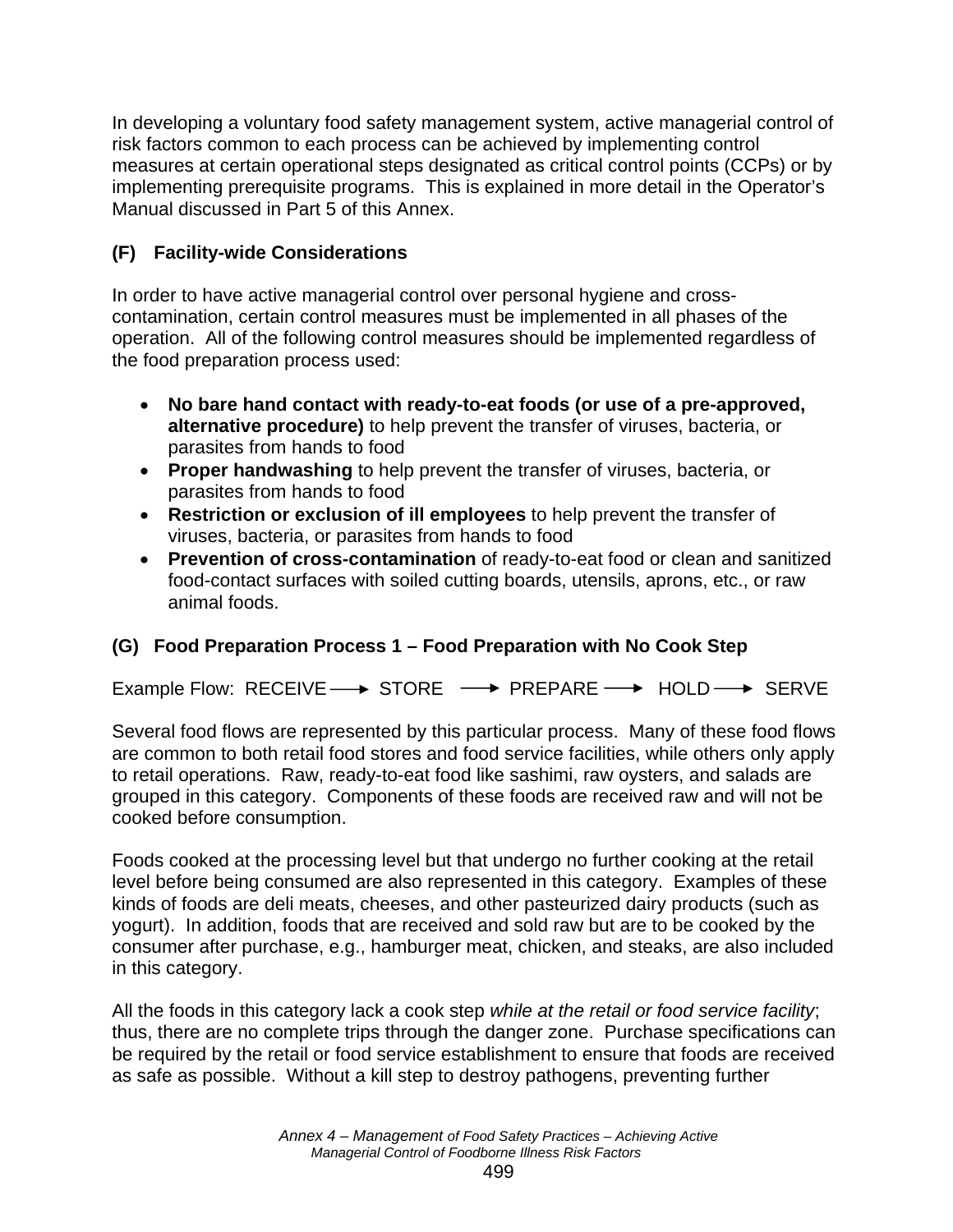contamination by ensuring that employees follow good hygienic practices is an important control measure.

Cross-contamination must be prevented by properly storing ready-to-eat food away from raw animal foods and soiled equipment and utensils. Foodborne illness may result from ready-to-eat food being held at unsafe temperatures for long periods of time due to the outgrowth of bacteria.

In addition to the facility-wide considerations, a food safety management system involving this food preparation process should focus on ensuring active managerial control over the following:

- **Cold holding or using time alone** to control bacterial growth and toxin production
- **Food source** (e.g., shellfish due to concerns with viruses, natural toxins, and *Vibrio* and for certain marine finfish intended for raw consumption due to concerns with ciguatera toxin)
- **Receiving temperatures** (e.g., certain species of marine finfish due to concerns with scombrotoxin)
- **Date marking** of ready-to-eat PHF (TCS food) held for more than 24 hours to control the growth of psychrophiles such as *Listeria monocytogenes*
- **Freezing** certain species of fish intended for raw consumption due to parasite concerns
- **Cooling** from ambient temperature to prevent the outgrowth of spore-forming or toxin-forming bacteria.

## **(H) Food Preparation Process 2 – Preparation for Same Day Service**

Example Flow: RECEIVE  $\rightarrow$  STORE  $\rightarrow$  PREPARE  $\rightarrow$  COOK  $\rightarrow$  HOLD  $\rightarrow$  SERVE

In this food preparation process, food passes through the danger zone only once in the retail or food service facility before it is served or sold to the consumer. Food is usually cooked and held hot until served, e.g., fried chicken, but can also be cooked and served immediately. In addition to the facility-wide considerations, a food safety management system involving this food preparation process should focus on ensuring active managerial control over the following:

- **Cooking** to destroy bacteria and parasites
- **Hot holding or using time alone** to prevent the outgrowth of spore-forming bacteria.

Approved food source, proper receiving temperatures, and proper cold holding before cooking would also be important if dealing with certain marine finfish due to concerns with ciguatera toxin and scombrotoxin.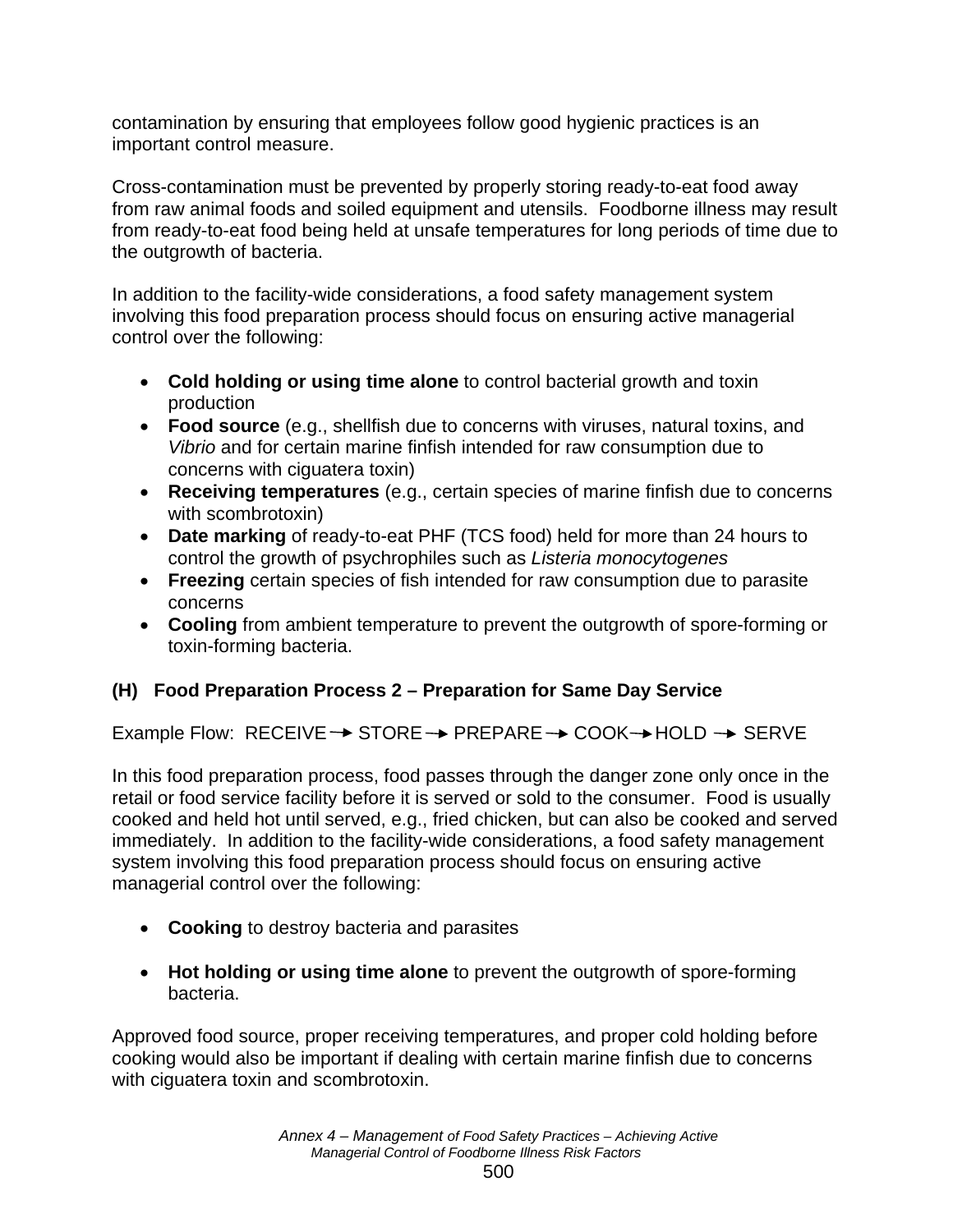## **(I) Food Preparation Process 3 – Complex Food Preparation**

Example Flow: RECEIVE  $\rightarrow$  STORE  $\rightarrow$  PREPARE  $\rightarrow$  COOK  $\rightarrow$  COOL  $\rightarrow$  REHEAT  $\rightarrow$  $HOT$  HOLD  $\rightarrow$  SERVE

Foods prepared in large volumes or in advance for next day service usually follow an extended process flow. These foods pass through the temperature danger zone more than one time; thus, the potential for the growth of spore-forming or toxigenic bacteria is greater in this process.Failure to adequately control food product temperatures is one of the most frequently encountered risk factors contributing to foodborne illness. Food handlers should minimize the time foods are at unsafe temperatures.

In addition to the facility-wide considerations, a food safety management system involving this food preparation process should focus on ensuring active managerial control over the following:

- **Cooking** to destroy bacteria and parasites
- **Cooling** to prevent the outgrowth of spore-forming or toxin-forming bacteria
- **Hot and cold holding or using time alone** to control bacterial growth and toxin formation
- **Date marking** of ready-to-eat PHF (TCS food) held for more than 24 hours to control the growth of psychrophiles such as *Listeria monocytogenes*
- **Reheating** for hot holding, if applicable.

Approved food source, proper receiving temperatures, and proper cold holding before cooking would also be important if dealing with certain marine finfish due to concerns with ciguatera toxin and scombrotoxin.

# **5. FDA RETAIL HACCP MANUALS**

#### **(A) What guidance has been developed by FDA to assist operators of retail and food service establishments in achieving active managerial control of foodborne illness risk factors?**

FDA, in partnership with Federal, State, and local regulators, industry, academia, and consumers, has written a guidance document entitled, *"Managing Food Safety: A Manual for the Voluntary Use of HACCP Principles for Operators of Food Service and Retail Establishments."* Commonly referred to as the "Operator's Manual," this document is designed to assist operators with developing or enhancing food safety management systems based on the process approach to HACCP. The manual presents a step-by-step procedure for writing and voluntarily implementing a food safety management system based on the principles of HACCP. The desired outcome is an operator who employs a preventive rather than a reactive strategy to food safety.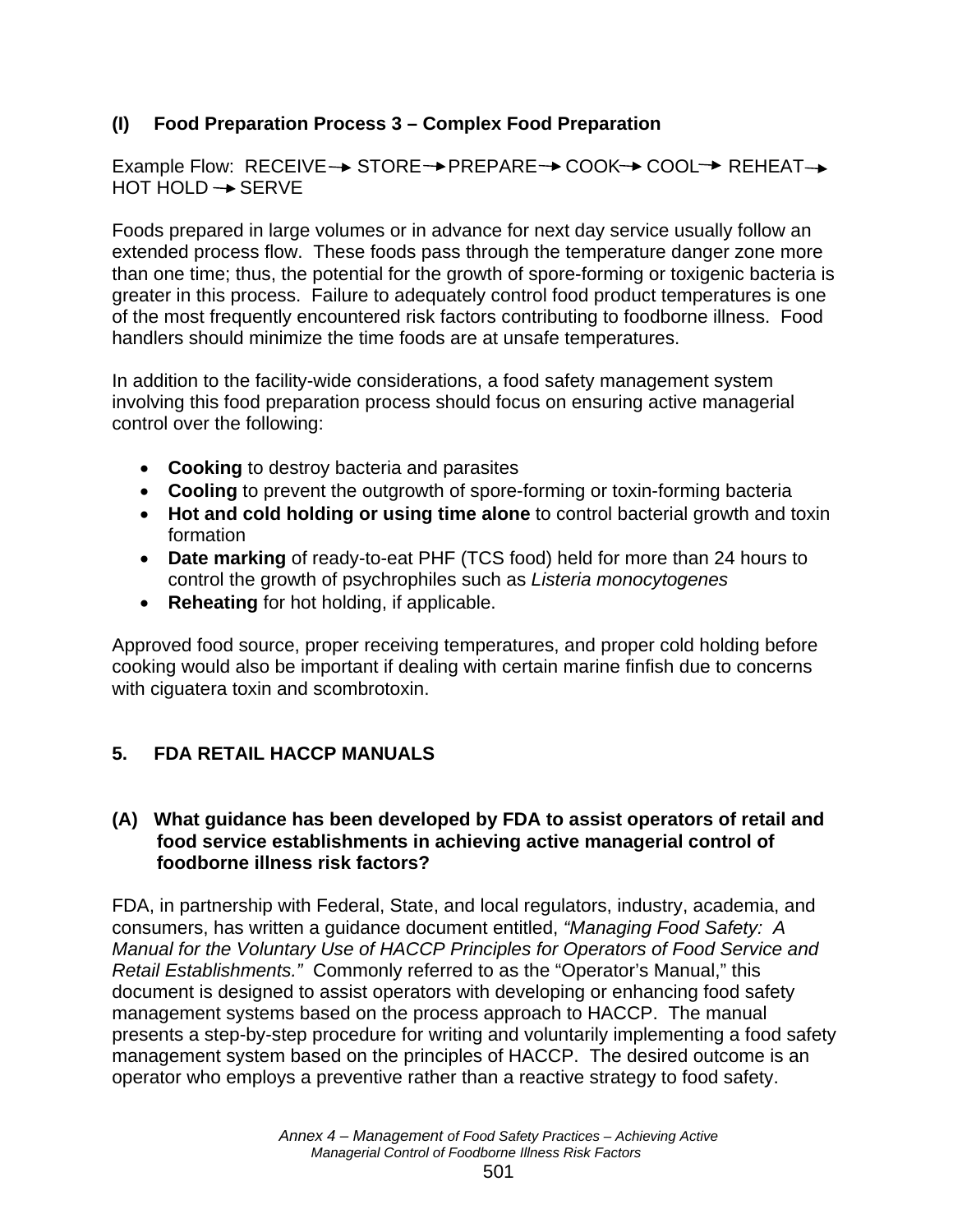The Operator's Manual embodies FDA's current thinking on the application of HACCP principles at retail. It advocates the voluntary use of HACCP principles using the process approach as a practical and effective means of reducing the occurrence of foodborne illness risk factors leading to out-of-control hazards. The Operator's Manual is strictly for the voluntary implementation of HACCP principles at retail and should not be used to develop HACCP plans that are required through Federal, State, or local regulations, ordinances, or laws. The document can be found on the FDA Web Page at http://www.cfsan.fda.gov/~tcjm/hret2toc.html.

#### **(B) What guidance has been developed by FDA to assist regulators of retail and food service establishments in assessing industry's active managerial control of foodborne illness risk factors?**

FDA has written a document for regulators of retail and food service establishments entitled, *"Managing Food Safety: A Regulator's Manual for Applying HACCP Principles to Risk-Based Retail and Food Service Inspections and Evaluating Voluntary Food Safety Management Systems."* Commonly referred to as the "Regulator's Manual," this document was written to provide a risk-based inspectional "roadmap" for evaluating the degree of active managerial control an operator has over foodborne illness risk factors. In addition, the manual advocates the use of voluntary intervention strategies, including the development of food safety management systems or risk control plans to bring about a long-term behavior change that will result in a reduction in the occurrence of risk factors. In cases where an operator may want their inspector to provide them with feedback on their voluntarily-implemented food safety management system, the manual provides regulators with information on how to validate and verify an existing system.

The document can be found on the FDA Web Page at: http://www.cfsan.fda.gov/~tcjm/hret3toc.html.

Annex 5 of the Food Code outlines the basis for conducting successful risk-based inspections and is provided to assist industry in achieving active managerial control of foodborne illness risk factors as outlined in the draft *Recommended National Retail Food Regulatory Program Standards* and the *Regulator's Manual*.

# **6. ADVANTAGES OF USING THE PRINCIPLES OF HACCP**

#### **(A) What advantages does using HACCP principles offer operators of retail and food service establishments?**

Rather than relying solely on periodic feedback from inspections by regulatory agencies, an establishment operator who implements a food safety management system based on HACCP principles emphasizes continuous problem solving and prevention.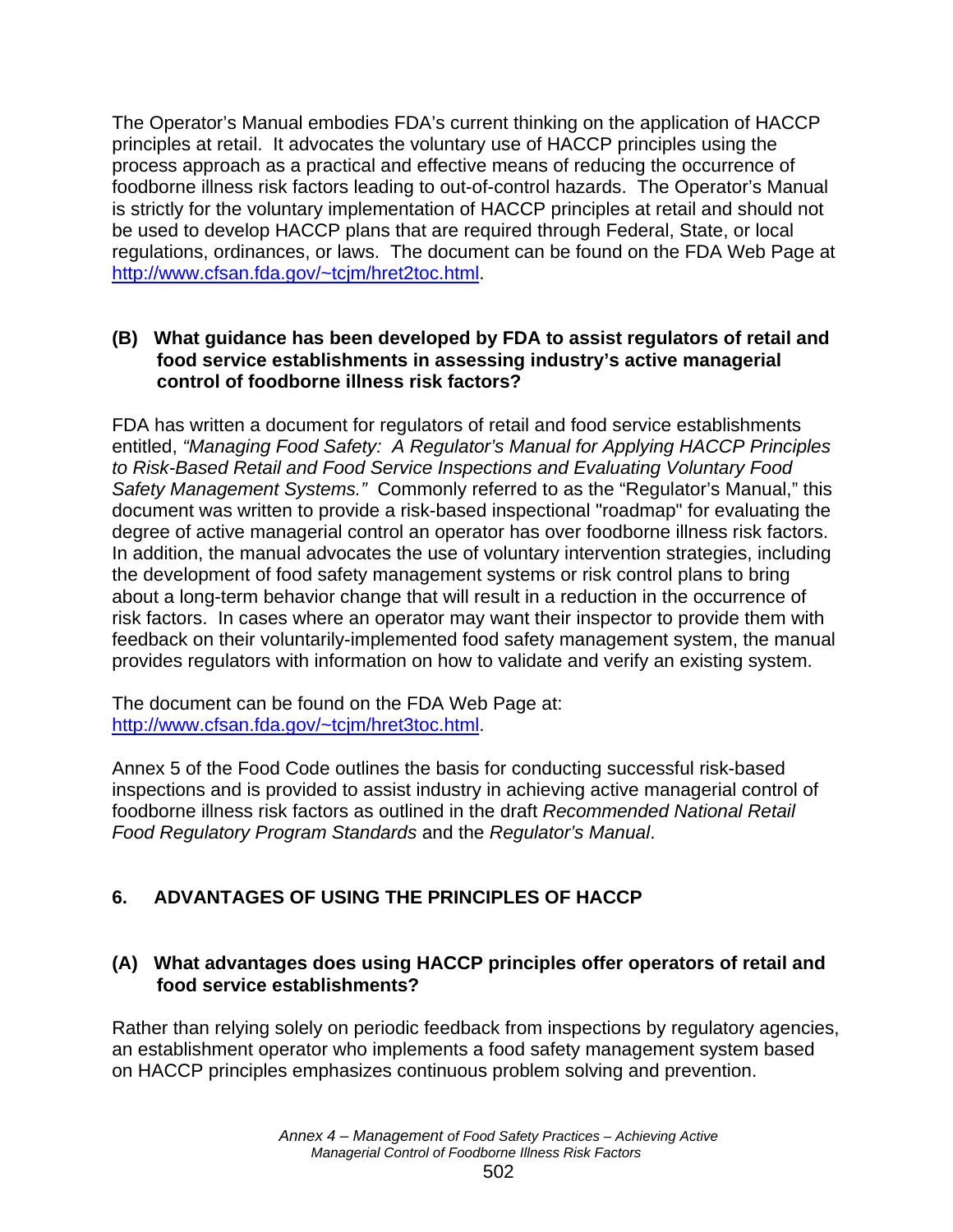Additionally, HACCP enhances and encourages communication between industry and regulators.

A food safety management system based on HACCP principles offers many other advantages to industry. One advantage is that such a system may provide a method for achieving active managerial control of multiple risk factors associated with an entire operation. Other advantages include:

- Reduction in product loss
- Increase in product quality
- Better inventory control
- Consistency in product preparation
- Increase in profit
- Increased employee awareness and participation in food safety.

#### **(B) What advantages does using HACCP principles offer regulators of retail and food service establishments?**

Traditional inspections are relatively resource-intensive, inefficient, and reactive rather than preventive in nature. Using traditional inspection techniques allows for a satisfactory "snapshot" assessment of the requirements of the code at the time of the inspection. Unfortunately, unless an inspector asks questions and inquires about the activities and procedures being utilized by the establishment even at times when the inspector is not there, there is no way to know if an operator is achieving *active* managerial control.

With the limited time often available for conducting inspections, regulators must focus their attention on those areas that clearly have the greatest impact on food safety – foodborne illness risk factors. By knowing that there are only a few control measures that are essential to food safety and focusing on these during the inspection, an inspector can assess the operator's active managerial control of the foodborne illness risk factors.

Regulators can provide invaluable feedback to an operator through their routine inspections. This is especially useful when utilizing a risk-based approach. By incorporating HACCP principles into routine inspections, an inspector can provide an operator with the constructive input needed to establish the control system necessary to bring the foodborne illness risk factors back under continuous control.

## **7. SUMMARY**

In order to make a positive impact on foodborne illness, retail and food service operators must achieve active managerial control of the risk factors contributing to foodborne illness. Combined with basic sanitation, employee training, and other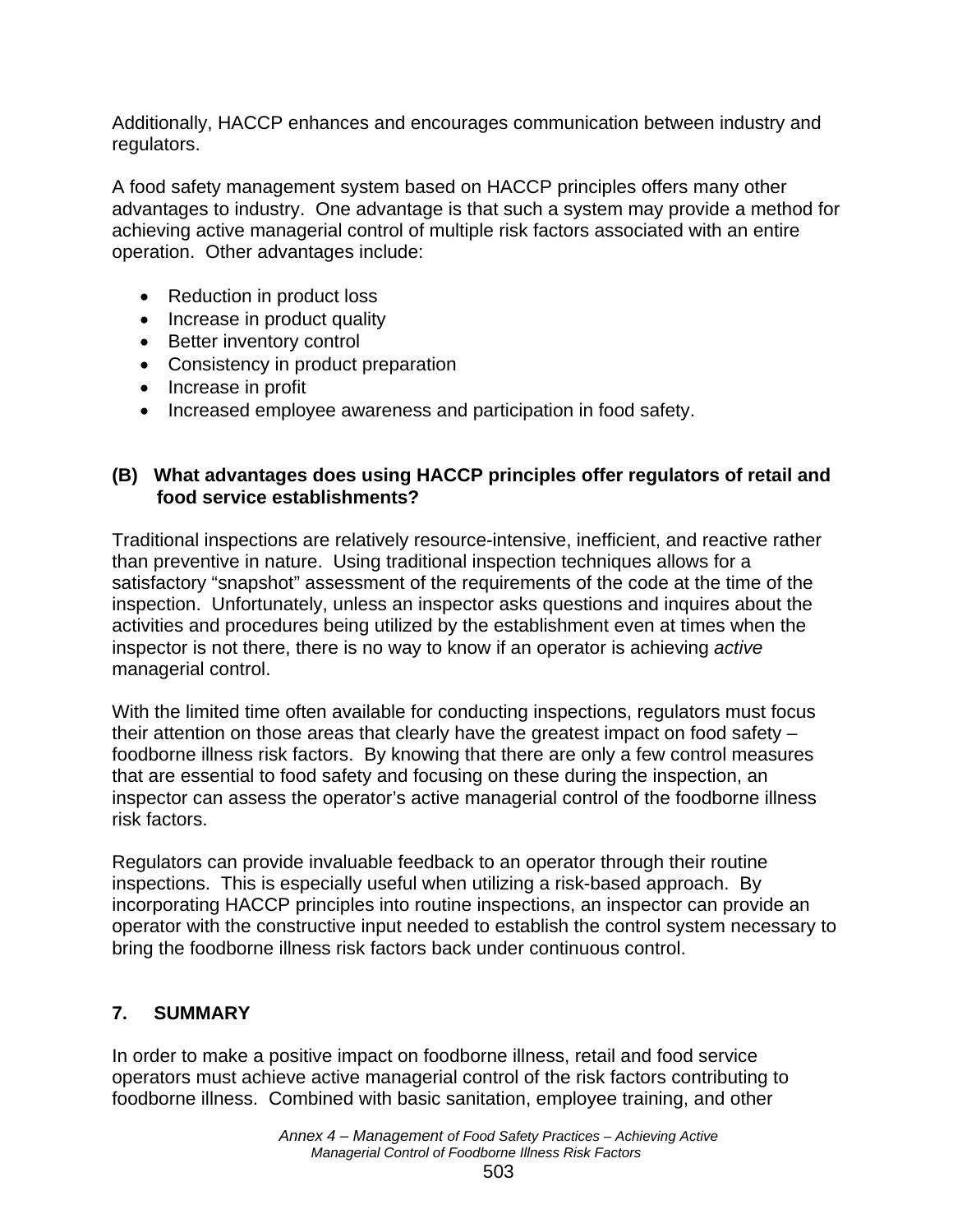prerequisite programs, the principles of HACCP provide an effective system for achieving this objective.

The goal in applying HACCP principles in retail and food service is to have the operator take purposeful actions to ensure safe food. The process approach simplifies HACCP principles for use in retail and food service. This practical and effective method of hazard control embodies the concept of active managerial control by providing an ongoing system of simple control measures that will reduce the occurrence of risk factors that lead to out-of-control hazards.

The role of retail and food service regulatory professionals is to conduct risk-based inspections using HACCP principles to assess the degree of control industry has over the foodborne illness risk factors. Regulators can assist industry in achieving active managerial control of risk factors by using a risk-based inspection approach to identify strengths and weaknesses and suggesting possible solutions and improvements.

## **8. ACKNOWLEDGEMENTS**

Much of this Annex is adapted from the National Advisory Committee on Microbiological Criteria for Foods, Hazard Analysis and Critical Control Point Principles and Guidelines, adopted August 14, 1997.

The physical hazards table (Table 3) was provided courtesy of "Overview of Biological, Chemical, and Physical Hazards" in "HACCP Principles and Applications," Merle Pierson and Donald A. Corlett, Jr. (Eds.), 1992. p. 8-28. Chapman and Hall, New York.

Based on a recommendation from the Retail HACCP Committee of the Conference for Food Protection, the two HACCP Manuals have been endorsed by the Conference.

#### **9. RESOURCES AND REFERENCES**

#### **(A) Articles**

Bryan, Frank "Hazard Analyses of Street Foods and Considerations for Food Safety." Dairy, Food and Environmental Sanitation, February 1995, pp. 64-69.

Bryan, Frank "HACCP: Present Status and Future in Contribution to Food Safety." Dairy, Food & Environmental Sanitation, November 1994, pp. 650- 655.

Bryan, Frank "Procedures for Local Health Agencies to Institute a Hazard Analysis Critical Control Point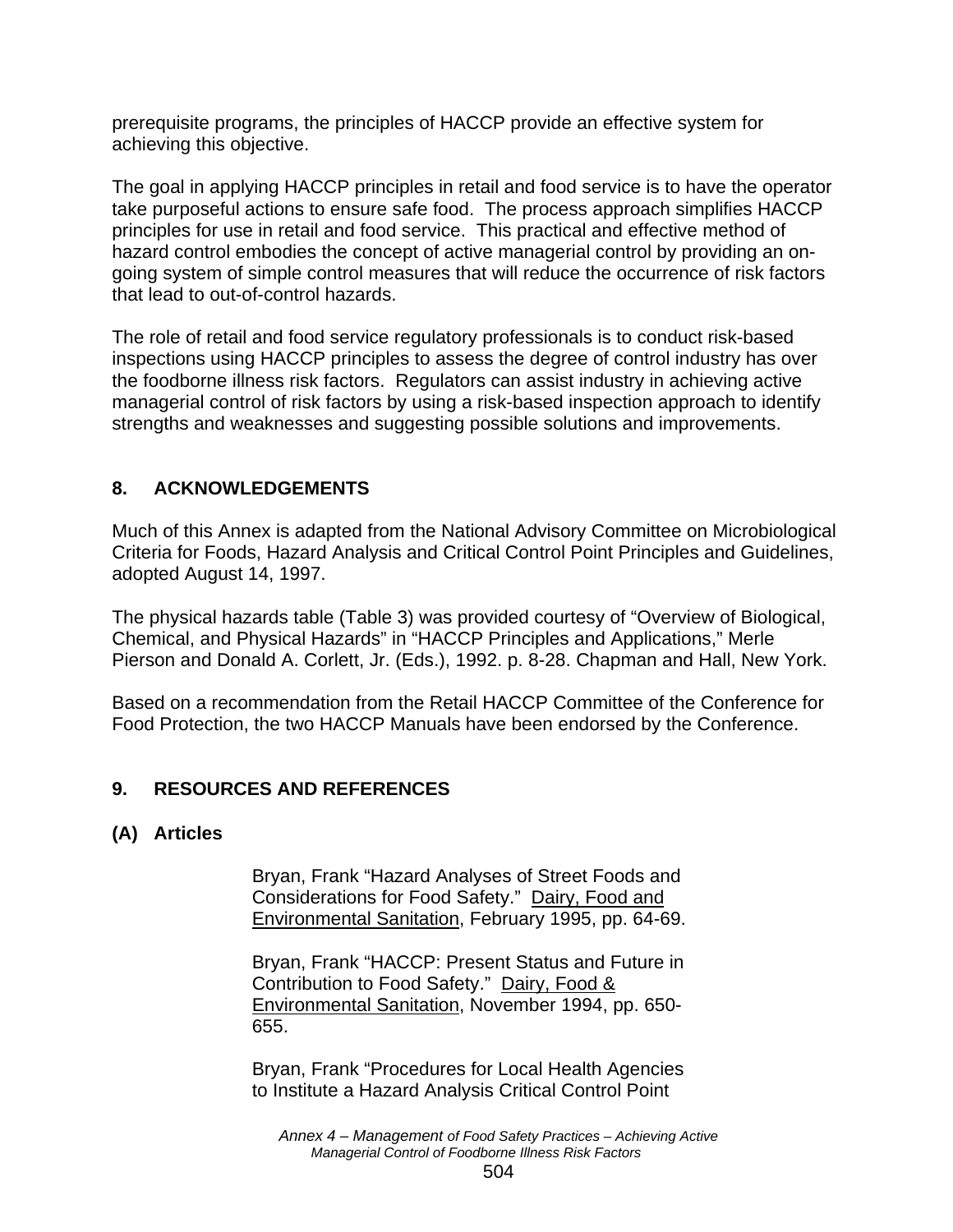Program for Food Safety Assurance in Food Service Operations." Journal of Environmental Health, March/April 1985, pp. 241-245.

Bryan, Frank "Hazard Analysis of Food Service Operation." Food Technology, February 1981, pp. 78-87.

Bryan, Frank "Hazard Analysis Critical Control Point Approach: Epidemiologic Rationale and Application to Food Service Operations." Journal of Environmental Health, August 1981, pp. 7-14.

Bryan, Frank "Factors that Contribute to Outbreaks of Foodborne Disease." Journal of Food Protection, October 1978, pp. 816-827.

Briley and Klaus "Using Risk Assessment as a Method of Determining Inspection Frequency." Dairy and Food Sanitation, December 1985, pp. 468-474.

Centers for Disease Control and Prevention. Surveillance for Foodborne Disease Outbreaks – United States, 1993-1997. Morbidity Mortality Weekly Report, #49 (SS01), USPHS, March 17, 2000, pp. 1-51.

Mead, P.S., Slutsker, L., Dietz, V., McCraig, L.F., Bresee, J.S., Shapiro, C., Griffin, P.M., Tauxe, R.V. "Food-related Illness and Death in the United States." Emerg. Infect. Dis. Vol. 5, No. 5, 1999. Found at: http://www.cdc.gov/ncidod/EID/vol5no5/mead.htm.

National Advisory Committee on Microbiological Criteria for Food (NACMCF). 1997 Hazard Analysis and Critical Control Point System, USDA - FSIS Information Office, 1997.

National Advisory Committee on Microbiological Criteria for Food (NACMCF). 1992 Hazard Analysis and Critical Control Point System, Int. J. Food Microbiology, 16:1-23.

National Food Processors Assoc. "HACCP Implementation: A Generic Model for Chilled Foods." Journal of Food Protection, December, 1993, pp. 1077-1084.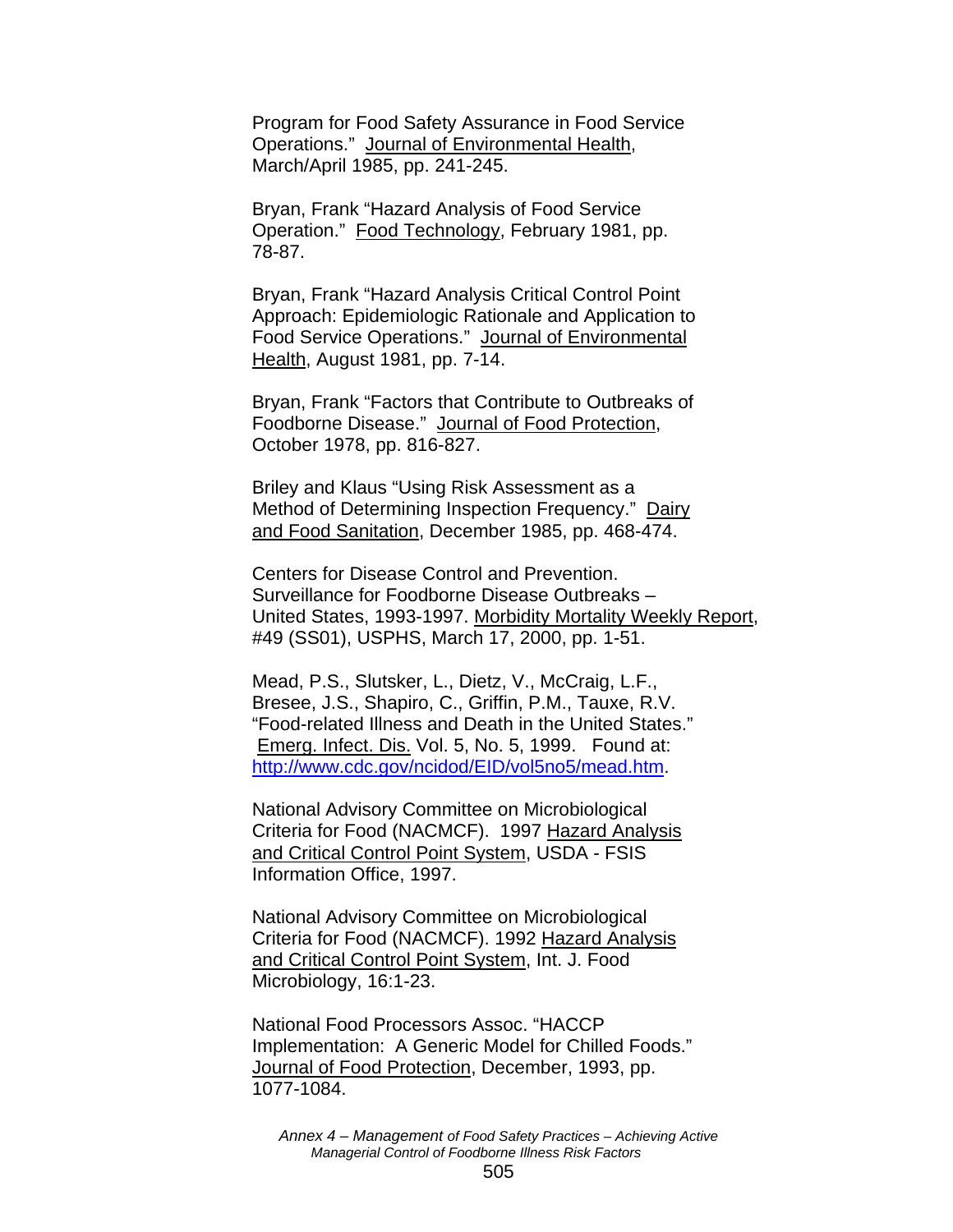President's Council on Food Safety. The Food Safety Strategic Plan, 2001. Ch. 2: Vision, Goals, Objectives, and Action items. Found at: http://www.foodsafety.gov/~fsg/cstrpl-4.html#chap2.

Silliker, John, Ph.D. "Microbiological Testing and HACCP Programs." Dairy, Food and Environmental Sanitation, October 1995, pp. 606-610.

Stier, R.F., and Blumenthal, M.M., Ph.D. "Will HACCP be Carrot or Stick." Dairy,Food and Environmental Sanitation, October 1995, pp. 616 - 620.

Tisler, J.M. "The Food and Drug Administration's Perspective on HACCP," Food Technology, June 1991, pp. 125-127.

Tompkin, R.B. "The Use of HACCP in the Production of Meat and Poultry Products." Journal of Food Protection, September 1990, pp. 795-803.

Weingold, S.E., et al. "Use of Foodborne Disease Data for HACCP Risk Assessment." Journal of Food Protection, September 1994, pp. 820-830.

#### **(B) Books**

Corlett, D.A. and Pierson, M.D. HACCP, Principles & Applications, ed., Chapman and Hall, New York, 1992.

Diseases Transmitted by Foods, 2nd ed., Centers for Disease Control, USPHS, 1982.

Fellows, P.J. Food Processing Technology, Principles and Practice, Ellis Horwood, New York, 1990.

Fennema, O.R. Food Chemistry, 2nd ed., Marcel Dekker, Inc., New York, 1985.

Foodborne Diseases, ed. D.O. Cliver, Academic Press, San Diego, California, 1990.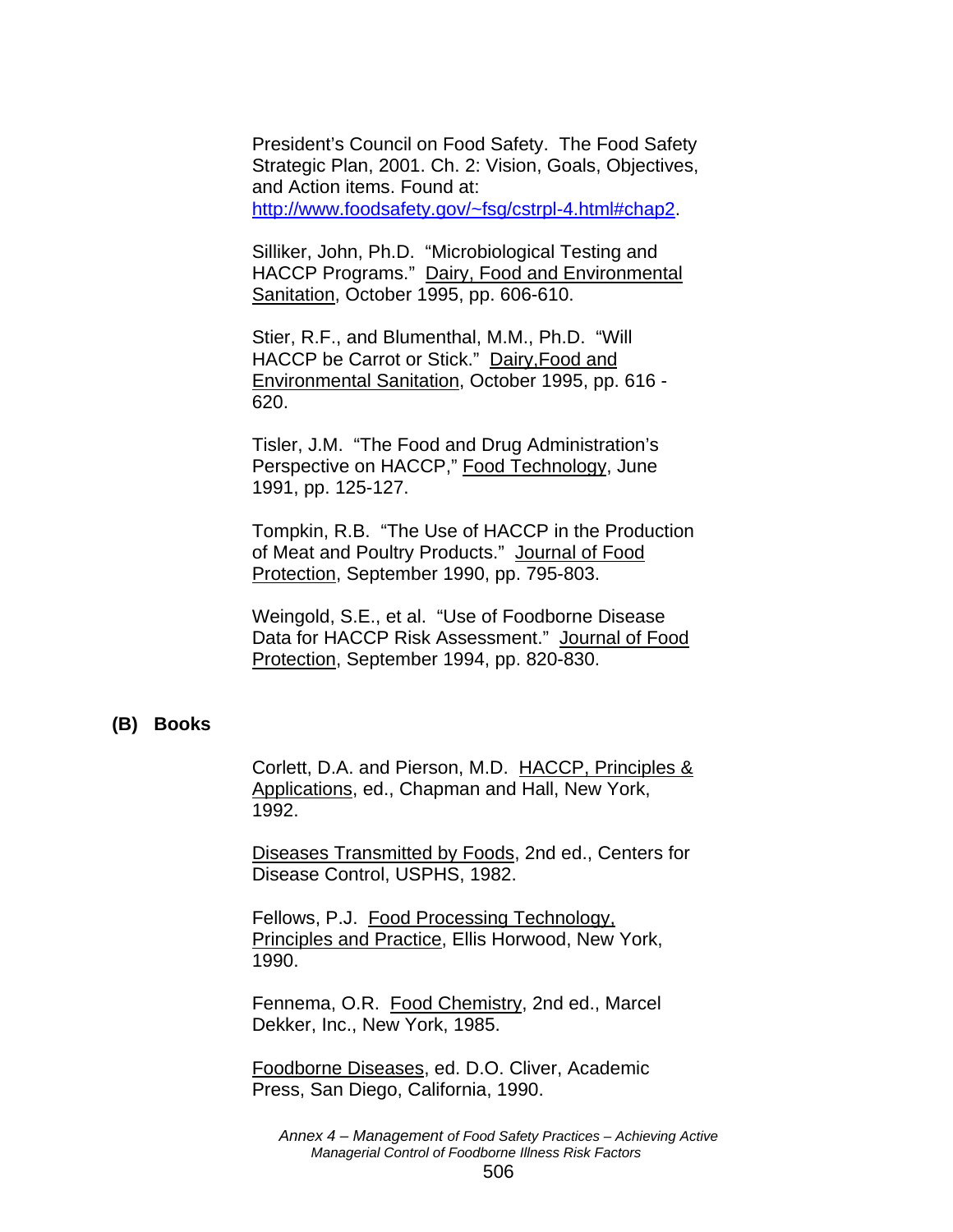HACCP Reference Book, National Restaurant Assoc., The Educational Foundation, Chicago, 1994.

Heymann, David L. MD, (Ed.), 2004. Control of Communicable Diseases Manual, 18th Ed., American Public Health Association, Washington D.C.

Jay, J.M. Modern Food Microbiology, 4th ed., Van Nostrand Reinhold, New York, 1992.

Potter, N.N., J.H. Hotchkiss, 1999. Food Science, 5th ed., Kluwer Academic Publishers, Secaucus, NJ.

Stevenson, K.E., D.T. Bernard, 1999. HACCP: A Systematic Approach to Food Safety, 3rd ed., Food Processors Institute, Washington, DC, 1999.

#### **(C) FDA Publications**

**Fish and Fishery Products - Code of Federal Regulations**, Title 21, Part 123 Fish and Fishery Products.

**Fish and Fishery Products Hazards and Controls Guide**, Third Edition, June 2001. Food and Drug Administration, Washington, D.C. May be purchased from:

> National Technical Information Service U.S. Department of Commerce 703-487-4650.

The **Fish and Fishery Products Hazards and Controls Guide** is also available electronically at http://www.cfsan.fda.gov/~comm/haccpsea.html.

Single copies may be obtained as long as supplies last from FDA district offices and from:

> U.S. Food and Drug Administration Office of Seafood 5100 Paint Branch Parkway College Park, MD 20740-3835